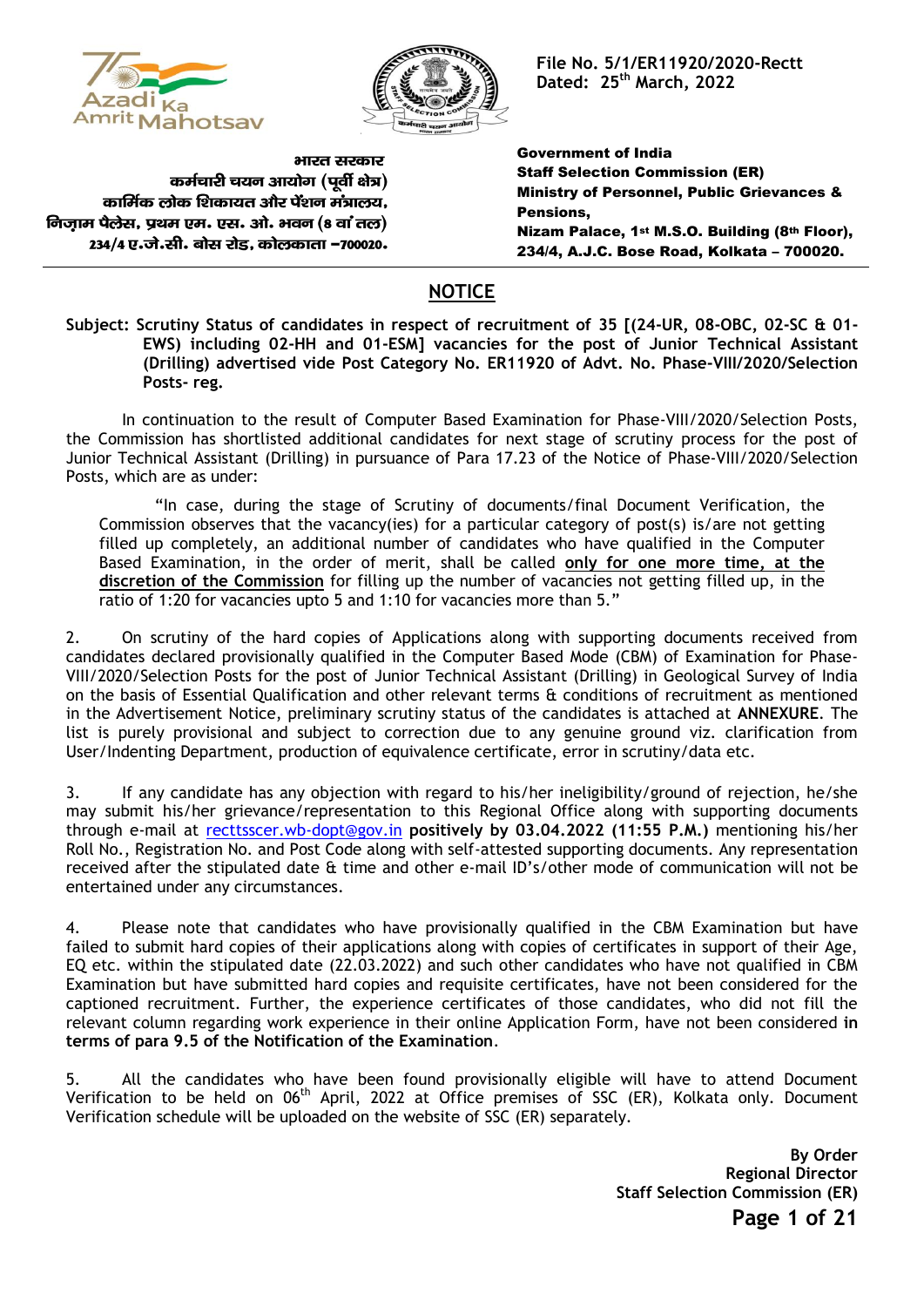## **ANNEXURE**

## **TENTATIVE LIST OF SCRUTINY STATUS OF CANDIDATES FOR POST CATEGORY NO. ER11920**

| SL.<br>NO.        | ROLL NO.   | <b>NAME OF CANDIDATE</b>      | <b>CATEGORY</b> | <b>PWD</b>   | <b>EXS</b> | <b>SCRUTINY</b><br><b>STATUS</b> | <b>REASON FOR REJECTION</b>     | <b>REMARKS, IF ANY</b>                                  |
|-------------------|------------|-------------------------------|-----------------|--------------|------------|----------------------------------|---------------------------------|---------------------------------------------------------|
| $\mathbf{1}$      |            | 1082001097 Arvind Kumar       | <b>OBC</b>      | N            | <b>No</b>  | <b>REJECTED</b>                  | Hard Copy Not Received          | $\cdots$                                                |
| 2                 |            | 1082001365 Sumit Kumar        | <b>OBC</b>      | $\mathsf{N}$ | No         | <b>REJECTED</b>                  | Hard Copy Not Received          | $\cdots$                                                |
| $\mathbf{3}$      | 1082001474 | Ranjani Kumari                | <b>OBC</b>      | $\mathsf{N}$ | No         | <b>REJECTED</b>                  | Hard Copy Not Received          | $\cdots$                                                |
| 4                 |            | 1082001658 Gulafrin Rani      | <b>OBC</b>      | $\mathsf{N}$ | No         | <b>REJECTED</b>                  | <b>Hard Copy Not Received</b>   | $\cdots$                                                |
| 5                 | 1082002733 | Kumari Sushila                | <b>OBC</b>      | $\mathsf{N}$ | <b>No</b>  | <b>REJECTED</b>                  | Hard Copy Not Received          | $\cdots$                                                |
| 6                 |            | 1082002854 Sweta Bharti       | <b>OBC</b>      | $\mathsf{N}$ | No         | <b>REJECTED</b>                  | Hard Copy Not Received          | $\cdots$                                                |
| $\overline{7}$    | 1082003493 | Deepak Kumar                  | $\overline{SC}$ | $\mathsf{N}$ | No         | <b>REJECTED</b>                  | Hard Copy Not Received          | $\cdots$                                                |
| 8                 |            | 1082003668 Amitab Kumar       | <b>OBC</b>      | $\mathsf{N}$ | No         | <b>REJECTED</b>                  | Hard Copy Not Received          | $\cdots$                                                |
| 9                 |            | 1082003705 Md Wasim Raza      | <b>OBC</b>      | N            | <b>No</b>  | <b>REJECTED</b>                  | Hard Copy Not Received          | $\cdots$                                                |
| 10                |            | 1082003762 Amisha Sinha       | <b>OBC</b>      | N            | No         | <b>REJECTED</b>                  | Hard Copy Not Received          | $\cdots$                                                |
| 11                |            | 1082003784 Satyendra Kumar    | <b>OBC</b>      | N            | No         | <b>REJECTED</b>                  | Hard Copy Not Received          | $\cdots$                                                |
| $12 \overline{ }$ |            | 1082004169 Vicky Kumar Thakur | <b>OBC</b>      | N            | No         | <b>REJECTED</b>                  | Hard Copy Not Received          | $\cdots$                                                |
| 13                |            | 1082004238 Priti Kumari       | <b>OBC</b>      | N            | No         | <b>REJECTED</b>                  | Hard Copy Not Received          | $\cdots$                                                |
| 14                |            | 1082004350 Adarsh Kumar       | OBC             | $\mathsf{N}$ | No         | <b>REJECTED</b>                  | Hard Copy Not Received          | $\cdots$                                                |
| 15                | 1082004487 | Sumit Kumar                   | <b>OBC</b>      | N            | No         | <b>REJECTED</b>                  | Hard Copy Not Received          | $\cdots$                                                |
| 16                | 1082004672 | Sanoj Kumar                   | <b>OBC</b>      | N            | No         | <b>REJECTED</b>                  | Hard Copy Not Received          | $\cdots$                                                |
| 17                | 1082004735 | Deepak Kumar Ram              | <b>SC</b>       | $\mathsf{N}$ | No         | <b>REJECTED</b>                  | Hard Copy Not Received          | $\cdots$                                                |
| 18                | 1082005651 | Priyanka Kumari               | <b>OBC</b>      | N            | No         | <b>REJECTED</b>                  | Hard Copy Not Received          | $\cdots$                                                |
| 19                | 1082005734 | Aditya Gaurav                 | <b>OBC</b>      | N            | No         | <b>REJECTED</b>                  | Hard Copy Not Received          | $\cdots$                                                |
| 20                | 1082005779 | Nitesh Kumar                  | <b>UR</b>       | $\mathsf{N}$ | No         | <b>NOT</b>                       | certificate<br>Experience<br>in | Experience produced has not considered in               |
|                   |            |                               |                 |              |            | <b>ELIGIBLE</b>                  | relevant field not enclosed     | accordance with Para 9.5 of the Advertisement<br>Notice |
| 21                |            | 1082006070 Guriya Kumari      | <b>OBC</b>      | N            | No         | <b>REJECTED</b>                  | Hard Copy Not Received          | $\cdots$                                                |
| 22                |            | 1082007497 Ehtesham Alam      | <b>OBC</b>      | $\mathsf{N}$ | No         | <b>REJECTED</b>                  | Hard Copy Not Received          | $\cdots$                                                |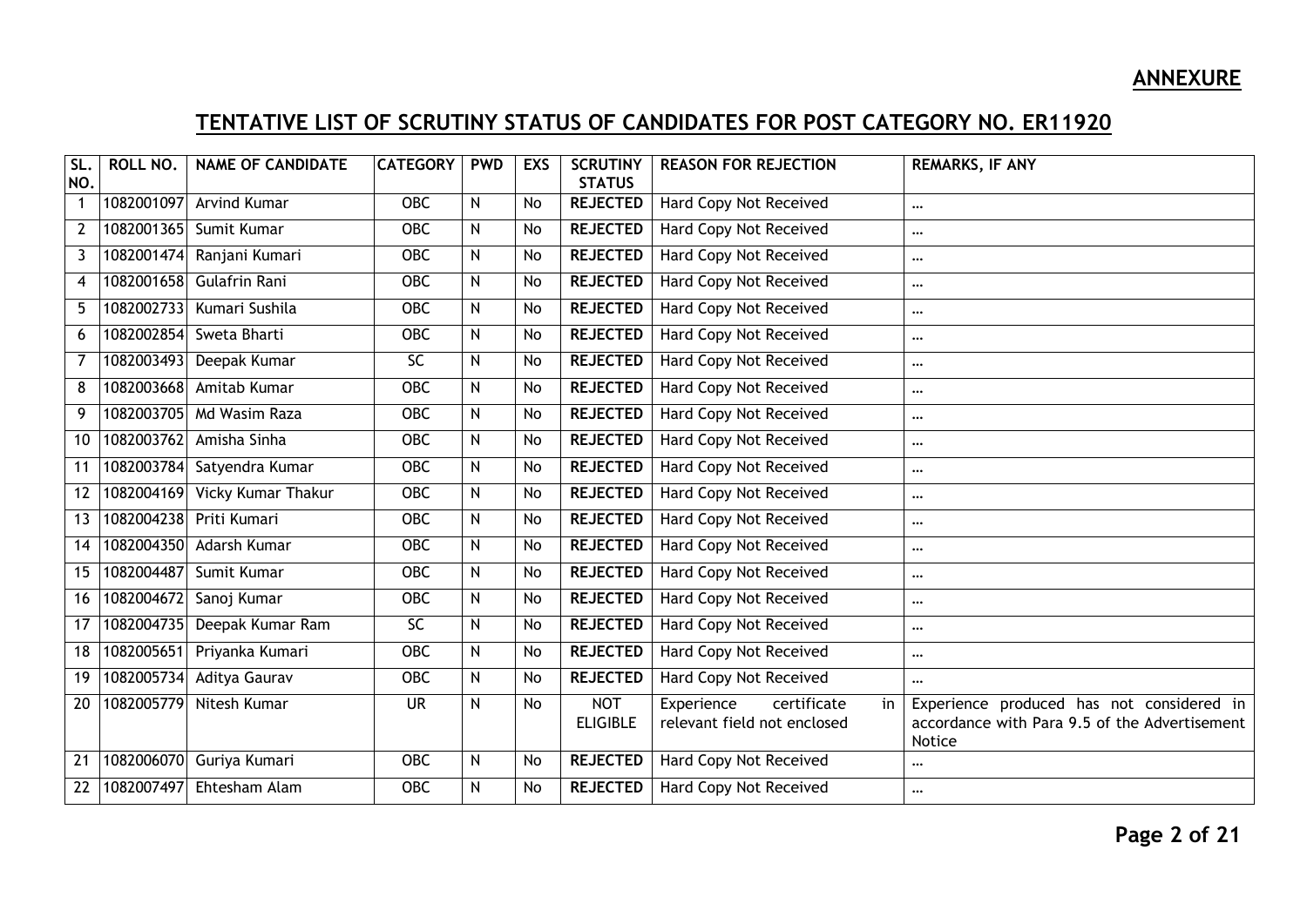| SL.<br>NO.      | ROLL NO.            | <b>NAME OF CANDIDATE</b>      | <b>CATEGORY</b>          | <b>PWD</b> | <b>EXS</b> | <b>SCRUTINY</b><br><b>STATUS</b> | <b>REASON FOR REJECTION</b>                                            | <b>REMARKS, IF ANY</b>                                                                                                 |
|-----------------|---------------------|-------------------------------|--------------------------|------------|------------|----------------------------------|------------------------------------------------------------------------|------------------------------------------------------------------------------------------------------------------------|
| $\overline{23}$ |                     | 1082007956 Rabindra Kumar     | $\overline{\mathsf{UR}}$ | N          | No         | <b>NOT</b><br><b>ELIGIBLE</b>    | certificate<br>Experience<br>in<br>relevant field not enclosed         | Experience produced has not considered in<br>accordance with Para 9.5 of the Advertisement<br>Notice                   |
| 24              |                     | 1082008721 Neha Kumari        | <b>OBC</b>               | N          | <b>No</b>  | <b>REJECTED</b>                  | Hard Copy Not Received                                                 | $\cdots$                                                                                                               |
| 25              | 1082008843          | Anjali Kumari                 | OBC                      | N          | No         | <b>NOT</b><br><b>ELIGIBLE</b>    | Qualification<br>Essential<br>not<br>possessed within the crucial date | Neither possesses diploma in Mechanical/<br>Mining/ Drilling Engineering nor possesses<br>experience in relevant field |
| 26              |                     | 1082010135 Jahangir Alam      | $\overline{OBC}$         | N          | <b>No</b>  | <b>NOT</b><br><b>ELIGIBLE</b>    | No experience in relevant field                                        | no experience in relevant field                                                                                        |
| $\overline{27}$ |                     | 1082010197 Chandan Kumar      | $\overline{\mathsf{UR}}$ | N          | <b>No</b>  | <b>NOT</b><br><b>ELIGIBLE</b>    | No experience in relevant field                                        | No Experience                                                                                                          |
| 28              |                     | 1082020668 Chandrakant Pandey | <b>UR</b>                | N          | <b>No</b>  | <b>REJECTED</b>                  | Hard Copy Not Received                                                 | $\cdots$                                                                                                               |
| 29              |                     | 1082031445 Kunal Kumar        | <b>OBC</b>               | N          | No         | <b>REJECTED</b>                  | Hard Copy Not Received                                                 | $\ddotsc$                                                                                                              |
| 30              |                     | 1082070078 Md Murshed Alam    | OBC                      | N          | No         | <b>NOT</b><br><b>ELIGIBLE</b>    | Qualification<br>Essential<br>not<br>possessed within the crucial date | Neither possesses diploma in Mechanical/<br>Mining/ Drilling Engineering nor possesses<br>experience in relevant field |
| 31              | 1082100097 Haresh   |                               | OBC                      | N          | No         | <b>REJECTED</b>                  | Hard Copy Not Received                                                 | $\ddotsc$                                                                                                              |
| 32              | 1082100303          | Jay Prakash                   | $\overline{OBC}$         | N          | No         | <b>REJECTED</b>                  | Hard Copy Not Received                                                 | $\cdots$                                                                                                               |
| 33              |                     | 1082100467 Piyush Krishna     | <b>UR</b>                | N          | No         | <b>REJECTED</b>                  | Hard Copy Not Received                                                 | $\cdots$                                                                                                               |
| 34              |                     | 1082100770 Amit Kumar         | <b>UR</b>                | N          | No         | <b>REJECTED</b>                  | Hard Copy Not Received                                                 | $\cdots$                                                                                                               |
| $\overline{35}$ | 1082100869          | <b>Aavid Khan</b>             | $\overline{OBC}$         | Y          | No         | <b>NOT</b><br><b>ELIGIBLE</b>    | Essential<br>Qualification<br>not<br>possessed within the crucial date | Neither possesses diploma in Mechanical/<br>Mining/ Drilling Engineering nor possesses<br>experience in relevant field |
| 36              |                     | 1082100915 Suneel Kumar       | <b>OBC</b>               | N          | No         | <b>REJECTED</b>                  | Hard Copy Not Received                                                 | $\ddotsc$                                                                                                              |
| 37              |                     | 1082100967 Karishma Sharma    | <b>UR</b>                | N          | <b>No</b>  | <b>REJECTED</b>                  | Hard Copy Not Received                                                 | $\cdots$                                                                                                               |
| 38              | 1082101209          | Ram Kumar                     | $\overline{OBC}$         | N          | <b>No</b>  | <b>REJECTED</b>                  | <b>Hard Copy Not Received</b>                                          | $\cdots$                                                                                                               |
| 39              | 1082101555          | Shubham Dixit                 | <b>UR</b>                | N          | No         | <b>REJECTED</b>                  | Hard Copy Not Received within<br>due date                              | $\ddotsc$                                                                                                              |
| 40              | 1082101645 Ashutosh |                               | <b>UR</b>                | N          | No         | <b>REJECTED</b>                  | <b>Hard Copy Not Received</b>                                          | $\cdots$                                                                                                               |
| 41              | 1082101823          | Sani Kumar                    | <b>OBC</b>               | N          | No         | <b>REJECTED</b>                  | Hard Copy Not Received                                                 | $\cdots$                                                                                                               |
| 42              | 1082103157          | Rohit Pal                     | <b>UR</b>                | N          | No         | <b>REJECTED</b>                  | Hard Copy Not Received                                                 | $\cdots$                                                                                                               |
| 43              | 1082103415 Pawan    |                               | <b>OBC</b>               | N          | No         | <b>REJECTED</b>                  | Hard Copy Not Received                                                 | $\cdots$                                                                                                               |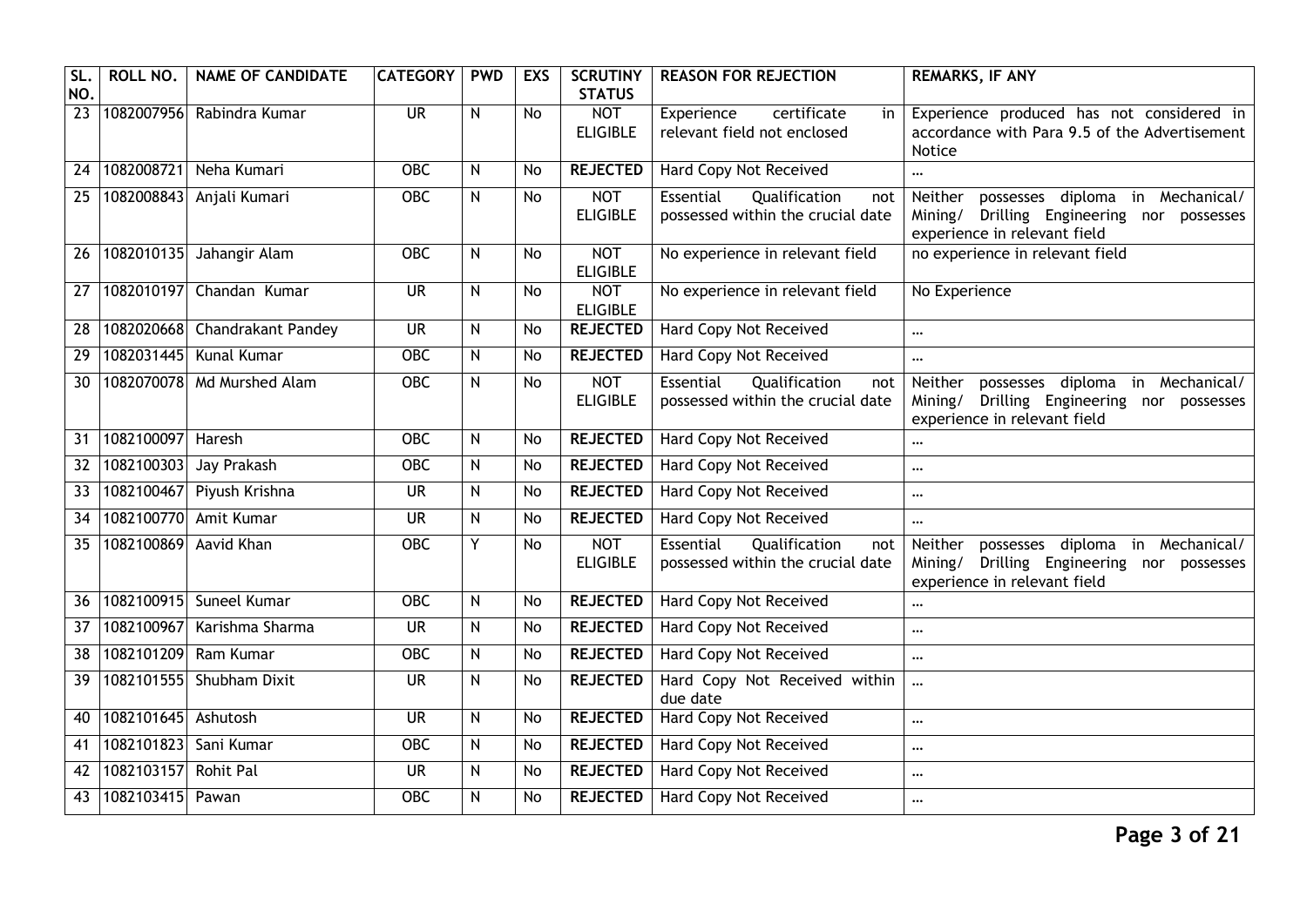| SL<br>NO.       | ROLL NO.              | <b>NAME OF CANDIDATE</b>      | <b>CATEGORY</b>          | <b>PWD</b> | <b>EXS</b> | <b>SCRUTINY</b><br><b>STATUS</b> | <b>REASON FOR REJECTION</b>                                            | <b>REMARKS, IF ANY</b>                                                                                                             |
|-----------------|-----------------------|-------------------------------|--------------------------|------------|------------|----------------------------------|------------------------------------------------------------------------|------------------------------------------------------------------------------------------------------------------------------------|
| $\overline{44}$ | 1082103531 Hari Kant  |                               | 5C                       | N          | No         | <b>REJECTED</b>                  | Hard Copy Not Received                                                 | $\cdots$                                                                                                                           |
| $\overline{45}$ |                       | 1082104159 Anshul Kumar       | $\overline{\mathsf{UR}}$ | N          | No         | <b>REJECTED</b>                  | <b>Hard Copy Not Received</b>                                          | $\cdots$                                                                                                                           |
| 46              | 1082104748            | Kartik Pandey                 | <b>UR</b>                | N          | No         | <b>REJECTED</b>                  | Hard Copy Not Received                                                 | $\cdots$                                                                                                                           |
| $\overline{47}$ |                       | 1082200136 Raj Bahadur Yadav  | $\overline{OBC}$         | N          | No         | <b>REJECTED</b>                  | Hard Copy Not Received                                                 | $\cdots$                                                                                                                           |
| 48              |                       | 1082200197 Mohd Belal Khan    | <b>UR</b>                | N          | No         | <b>REJECTED</b>                  | Hard Copy Not Received                                                 | $\ddotsc$                                                                                                                          |
| 49              |                       | 1082200313 Shatrughan Singh   | OBC                      | N          | <b>No</b>  | <b>NOT</b><br><b>ELIGIBLE</b>    | Experience<br>certificate<br>in<br>relevant field not enclosed         | Experience certificate dated 04.12.2019 has<br>not been considered as per Para 9.5 of the<br><b>Advertisement Notice</b>           |
| 50              |                       | 1082200881 Alok Kumar Bind    | $\overline{OBC}$         | N          | <b>No</b>  | <b>REJECTED</b>                  | <b>Hard Copy Not Received</b>                                          | $\cdots$                                                                                                                           |
| 51              | 1082200902            | Km Deepa                      | <b>OBC</b>               | N          | No         | <b>NOT</b><br><b>ELIGIBLE</b>    | Essential<br>Qualification<br>not<br>possessed within the crucial date | No Experience in relevant field                                                                                                    |
| 52              |                       | 1082201538 Vinay Kumar Pandey | <b>UR</b>                | N          | <b>No</b>  | <b>REJECTED</b>                  | Hard Copy Not Received                                                 | $\cdots$                                                                                                                           |
| $\overline{53}$ | 1082202236 Arti Gupta |                               | $\overline{OBC}$         | N          | <b>No</b>  | <b>REJECTED</b>                  | <b>Hard Copy Not Received</b>                                          | $\cdots$                                                                                                                           |
| 54              |                       | 1082202349 Gargi Bharti       | $\overline{SC}$          | N          | No         | <b>NOT</b><br><b>ELIGIBLE</b>    | Essential<br>Qualification<br>not<br>possessed within the crucial date | possesses diploma in Mechanical/<br>Neither<br>Drilling Engineering nor possesses<br>Mining/<br>experience in relevant field       |
| 55              |                       | 1082202790 Khushboo Yadav     | <b>OBC</b>               | N          | No         | <b>REJECTED</b>                  | <b>Hard Copy Not Received</b>                                          |                                                                                                                                    |
| 56              | 1082203034            | Abhinav Kumar Singh           | <b>UR</b>                | N          | No         | <b>NOT</b><br><b>ELIGIBLE</b>    | Essential<br>Qualification<br>not<br>possessed within the crucial date | Neither possesses diploma<br>in Mechanical/<br>Mining/Drilling Engineering<br>nor<br>possesses<br>experience in the relevant field |
| 57              |                       | 1082204240 Shubham Sharma     | <b>OBC</b>               | N          | <b>No</b>  | <b>NOT</b><br><b>ELIGIBLE</b>    | No experience in relevant field                                        | No experience in relevant field                                                                                                    |
| 58              |                       | 1082204279 Himanshu Singh     | 5C                       | N          | No         | <b>REJECTED</b>                  | <b>Hard Copy Not Received</b>                                          | $\cdots$                                                                                                                           |
| 59              | 1082204349            | <b>Vishal Sonkar</b>          | 5C                       | N          | No         | <b>REJECTED</b>                  | <b>Hard Copy Not Received</b>                                          | $\ddotsc$                                                                                                                          |
| 60              | 1082204407            | Abhishek Tiwari               | <b>UR</b>                | N          | No         | <b>NOT</b><br><b>ELIGIBLE</b>    | No experience in relevant field                                        | no experience in relevant field                                                                                                    |
| 61              | 1082204413            | Vikas Agrahari                | $\overline{\mathsf{UR}}$ | N          | <b>No</b>  | <b>REJECTED</b>                  | <b>Hard Copy Not Received</b>                                          | $\ddotsc$                                                                                                                          |
| 62              | 1082204421            | Pradumna Yadav                | $\overline{OBC}$         | N          | No         | <b>REJECTED</b>                  | <b>Hard Copy Not Received</b>                                          | $\ddotsc$                                                                                                                          |
| 63              | 1082300031            | Arun Kumar                    | OBC                      | N          | No         | <b>REJECTED</b>                  | Hard Copy Not Received within<br>due date                              | $\ddotsc$                                                                                                                          |
| 64              |                       | 1082300826 Keshav Singh       | $\overline{SC}$          | N          | No         | <b>REJECTED</b>                  | Hard Copy Not Received                                                 | $\cdots$                                                                                                                           |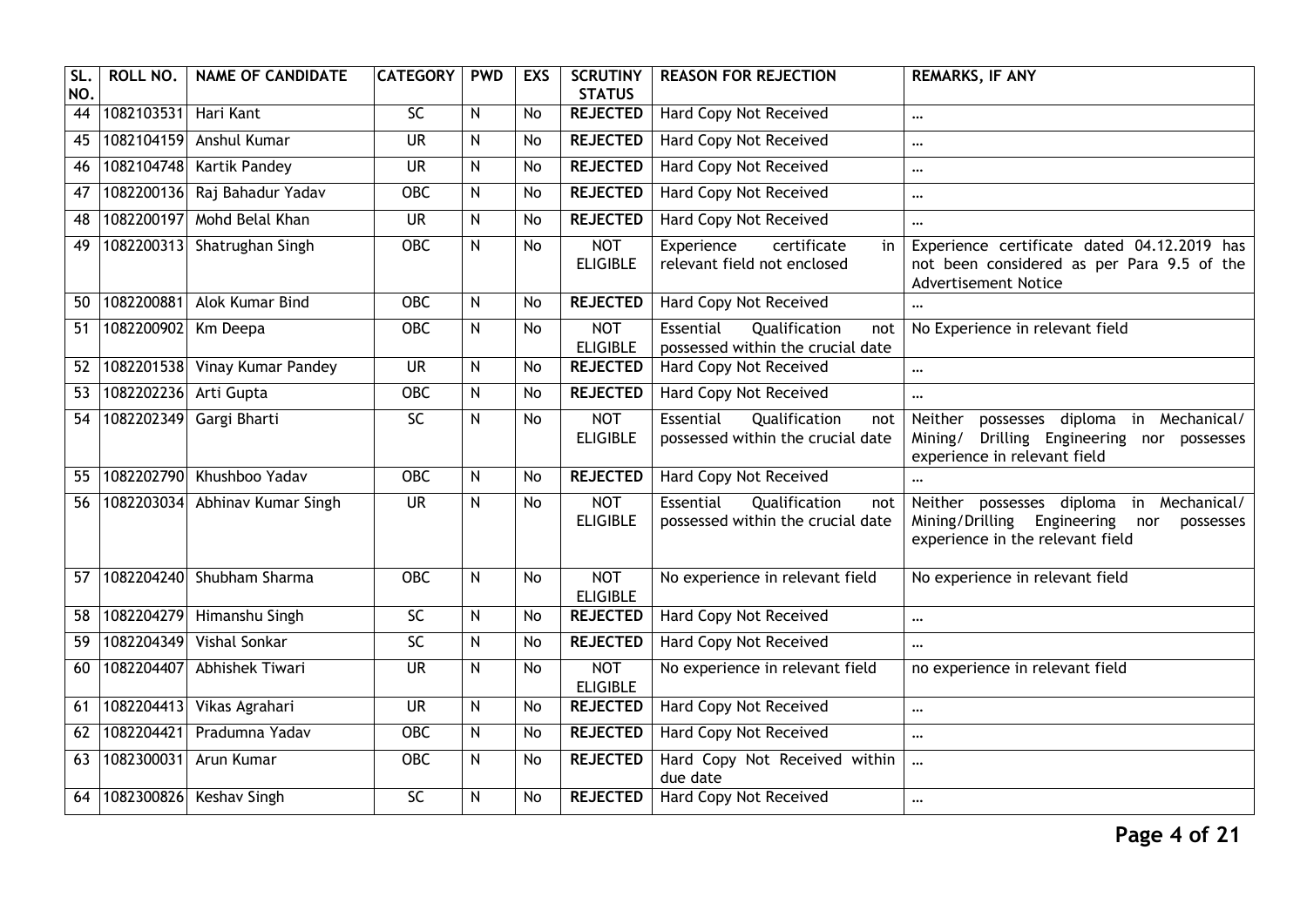| SL.<br>NO.      | ROLL NO.   | <b>NAME OF CANDIDATE</b>        | <b>CATEGORY</b>          | <b>PWD</b> | <b>EXS</b>     | <b>SCRUTINY</b><br><b>STATUS</b> | <b>REASON FOR REJECTION</b>                                            | <b>REMARKS, IF ANY</b>                                                                                                                          |
|-----------------|------------|---------------------------------|--------------------------|------------|----------------|----------------------------------|------------------------------------------------------------------------|-------------------------------------------------------------------------------------------------------------------------------------------------|
| 65              | 1082302062 | Abhishek Rai                    | <b>UR</b>                | N          | No             | <b>NOT</b><br><b>ELIGIBLE</b>    | No experience in relevant field                                        | No experience in relevant field                                                                                                                 |
| 66              | 1082400403 | Rahul Yadav                     | <b>OBC</b>               | N          | <b>No</b>      | <b>REJECTED</b>                  | Hard Copy Not Received within<br>due date                              | $\cdots$                                                                                                                                        |
| 67              | 1082401235 | Jitendra Yadav                  | OBC                      | N          | No             | <b>NOT</b><br><b>ELIGIBLE</b>    | Essential<br>Qualification<br>not<br>possessed within the crucial date | Mechanical/<br>Neither<br>has<br>diploma<br>in<br>Mining/Drilling Engineering nor has experience<br>in the relevant field                       |
| 68              |            | 1082401999 Priyanka Kushwaha    | $\overline{OBC}$         | N          | No             | <b>REJECTED</b>                  | <b>Hard Copy Not Received</b>                                          | $\cdots$                                                                                                                                        |
| 69              | 1082403363 | Sujeet Singh                    | $\overline{OBC}$         | N          | No             | <b>REJECTED</b>                  | <b>Hard Copy Not Received</b>                                          | $\cdots$                                                                                                                                        |
| 70              | 1082404710 | Ashish Kumar Patel              | OBC                      | N          | <b>No</b>      | <b>REJECTED</b>                  | Hard Copy Not Received                                                 | $\cdots$                                                                                                                                        |
| $\overline{71}$ | 1082404867 | Arun Kumar                      | $\overline{SC}$          | N          | <b>No</b>      | <b>REJECTED</b>                  | Hard Copy Not Received                                                 | $\ddotsc$                                                                                                                                       |
| 72              | 1082406521 | <b>Gaurav Govind</b>            | $\overline{SC}$          | N          | No             | <b>REJECTED</b>                  | <b>Hard Copy Not Received</b>                                          | $\cdots$                                                                                                                                        |
| 73              | 1082406898 | Vishal Yadav                    | $\overline{OBC}$         | N          | No             | <b>REJECTED</b>                  | Hard Copy Not Received                                                 | $\cdots$                                                                                                                                        |
| $\overline{74}$ | 1082406946 | Anuj Kumar                      | OBC                      | N          | No             | <b>NOT</b><br><b>ELIGIBLE</b>    | Essential<br>Qualification<br>not<br>possessed within the crucial date | Neither<br>Mechanical/<br>has<br>diploma<br>in<br>Mining/Drilling Engineering nor has experience<br>in the relevant field                       |
| 75              |            | 1082407061 Saurabh Bhattacharya | <b>UR</b>                | N          | No             | <b>NOT</b><br><b>ELIGIBLE</b>    | Qualification<br>Essential<br>not<br>possessed within the crucial date | Neither<br>diploma<br>in<br>Mechanical/<br>has<br>Mining/Drilling Engineering nor has experience<br>in the relevant field                       |
| 76              |            | 1082407201 Priyanka Rao         | $\overline{SC}$          | N          | $\overline{N}$ | <b>NOT</b><br><b>ELIGIBLE</b>    | Qualification<br>Essential<br>not<br>possessed within the crucial date | Neither<br>diploma<br>$\overline{\mathsf{in}}$<br>Mechanical/<br>has<br>Mining/Drilling Engineering nor has experience<br>in the relevant field |
| $\overline{77}$ | 1082407510 | Anuj Kumar                      | $\overline{OBC}$         | N          | No             | <b>NOT</b><br><b>ELIGIBLE</b>    | Essential<br>Qualification<br>not<br>possessed within the crucial date | Mechanical/<br>diploma<br>$\overline{\mathsf{in}}$<br>Neither<br>has<br>Mining/Drilling Engineering nor has experience<br>in the relevant field |
| 78              | 1082407536 | Abhishek Kumar Yadav            | $\overline{OBC}$         | N          | No             | <b>REJECTED</b>                  | Hard Copy Not Received                                                 | $\cdots$                                                                                                                                        |
| 79              | 1082407589 | Srashti Gupta                   | $\overline{\mathsf{UR}}$ | N          | <b>No</b>      | <b>NOT</b><br><b>ELIGIBLE</b>    | Essential<br>Qualification<br>not<br>possessed within the crucial date | Mechanical/<br>Neither<br>has<br>diploma<br>in<br>Mining/Drilling Engineering nor has experience<br>in the relevant field                       |
| 80              |            | 1082407938 Arun Kumar           | <b>OBC</b>               | N          | No             | <b>REJECTED</b>                  | Hard Copy Not Received                                                 | $\cdots$                                                                                                                                        |
| 81              | 1082500364 | Baljeet Kumar Yadav             | <b>OBC</b>               | N          | <b>No</b>      | <b>REJECTED</b>                  | Hard Copy Not Received                                                 | $\cdots$                                                                                                                                        |
| $\overline{82}$ | 1082501239 | Namrata Srivastava              | <b>UR</b>                | N          | No             | <b>NOT</b><br><b>ELIGIBLE</b>    | No experience in relevant field                                        | No experience in relevant field                                                                                                                 |
| 83              |            | 1082501615 Praveen Kumar Yadav  | $\overline{OBC}$         | N          | No             | <b>REJECTED</b>                  | Hard Copy Not Received                                                 | $\cdots$                                                                                                                                        |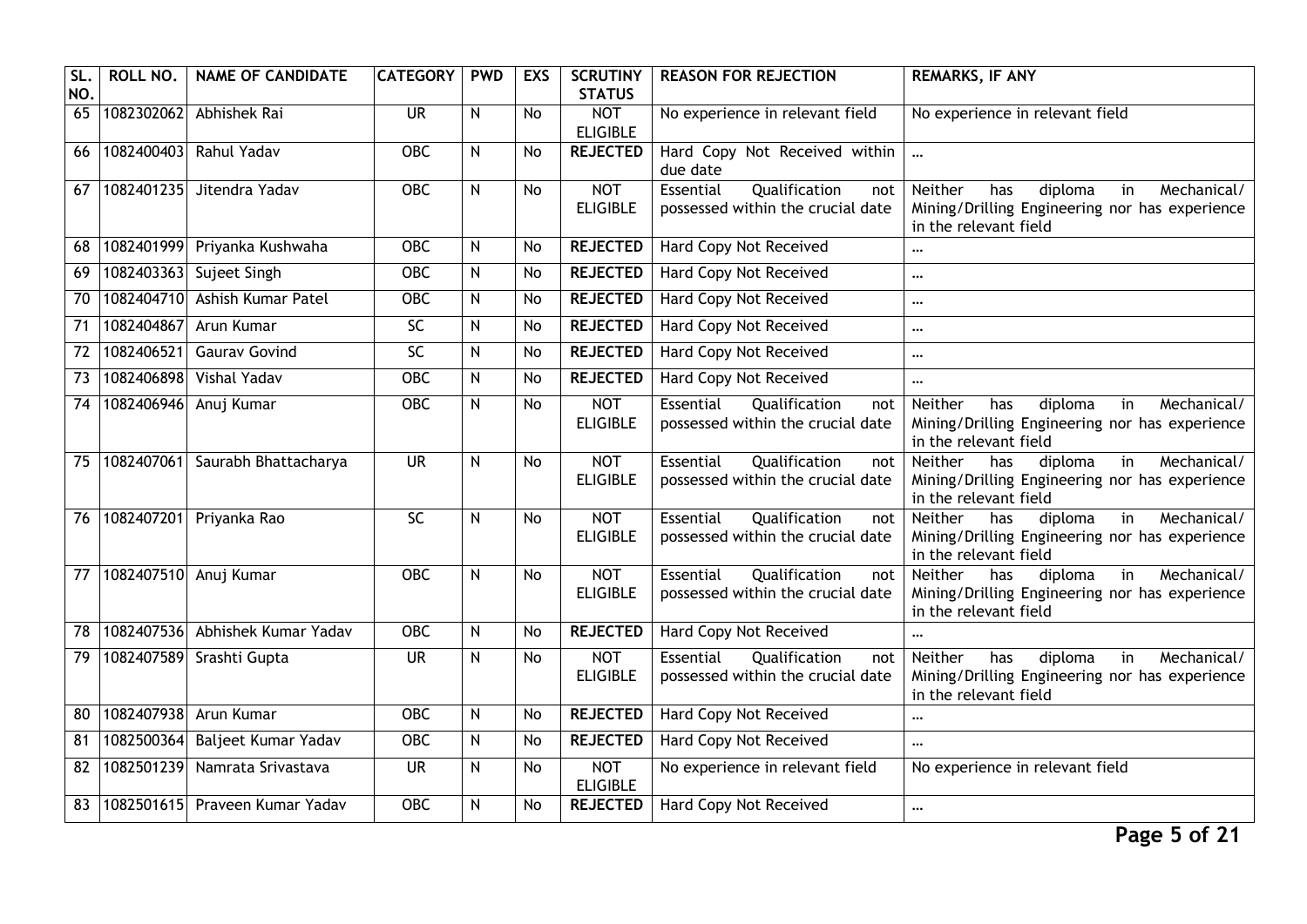| SL<br>NO.       | ROLL NO.       | <b>NAME OF CANDIDATE</b>           | <b>CATEGORY</b>          | <b>PWD</b> | <b>EXS</b> | <b>SCRUTINY</b><br><b>STATUS</b> | <b>REASON FOR REJECTION</b>                                            | <b>REMARKS, IF ANY</b>                                                                                                    |
|-----------------|----------------|------------------------------------|--------------------------|------------|------------|----------------------------------|------------------------------------------------------------------------|---------------------------------------------------------------------------------------------------------------------------|
| $\overline{84}$ |                | 1082501832 Navita Verma            | $\overline{OBC}$         | N          | No         | <b>REJECTED</b>                  | Hard Copy Not Received                                                 | $\cdots$                                                                                                                  |
| 85              | 1082502532     | Neha Yadav                         | $\overline{OBC}$         | N          | <b>No</b>  | <b>REJECTED</b>                  | <b>Hard Copy Not Received</b>                                          | $\cdots$                                                                                                                  |
| 86              | 1082502635     | Deepak Chand Prasad                | <b>SC</b>                | N          | No         | <b>REJECTED</b>                  | Hard Copy Not Received                                                 | $\cdots$                                                                                                                  |
| $\overline{87}$ |                | 1082503338 Pushpendra Pratap Singh | <b>UR</b>                | N          | No         | <b>NOT</b><br><b>ELIGIBLE</b>    | Qualification<br>Essential<br>not<br>possessed within the crucial date | Neither<br>diploma<br>in<br>Mechanical/<br>has<br>Mining/Drilling Engineering nor has experience<br>in the relevant field |
| 88              |                | 1082504295 Narendra Singh          | $\overline{SC}$          | N          | No         | <b>REJECTED</b>                  | Hard Copy Not Received                                                 | $\cdots$                                                                                                                  |
| 89              | 1082505004     | Jitesh Kumar Singh                 | <b>UR</b>                | N          | No         | <b>REJECTED</b>                  | Hard Copy Not Received                                                 | $\cdots$                                                                                                                  |
| 90              | 1082505532     | Ashindra Kumar                     | <b>OBC</b>               | N          | No         | <b>NOT</b><br><b>ELIGIBLE</b>    | Essential<br>Qualification<br>not<br>possessed within the crucial date | No Experience in relevant field                                                                                           |
| 91              |                | 1082505629 Shubham Kumar           | SC                       | N          | <b>No</b>  | <b>REJECTED</b>                  | Hard Copy Not Received                                                 | $\cdots$                                                                                                                  |
| 92              | 1082506112     | Ayushi Gupta                       | <b>UR</b>                | N          | <b>No</b>  | <b>REJECTED</b>                  | Hard Copy Not Received                                                 | $\cdots$                                                                                                                  |
| 93              | 1082506301     | Chetan                             | SC                       | N          | No         | <b>REJECTED</b>                  | Hard Copy Not Received                                                 | $\ddotsc$                                                                                                                 |
| 94              |                | 1082507028 Pradeep Kumar Pandey    | <b>UR</b>                | N          | No         | <b>NOT</b><br><b>ELIGIBLE</b>    | No experience in relevant field                                        | No Experience in relevant field                                                                                           |
| 95              | 1082507804     | Vishwajeet Mishra                  | $\overline{\mathsf{UR}}$ | N          | <b>No</b>  | <b>REJECTED</b>                  | <b>Hard Copy Not Received</b>                                          | $\cdots$                                                                                                                  |
| 96              | 1082600154     | Shubham Sharma                     | <b>UR</b>                | N          | No         | <b>NOT</b><br><b>ELIGIBLE</b>    | Essential<br>Qualification<br>not<br>possessed within the crucial date | Mechanical/<br>Neither<br>has<br>diploma<br>in<br>Mining/Drilling Engineering nor has experience<br>in the relevant field |
| 97              | 1082601932     | Ravi Kumar                         | OBC                      | N          | No         | <b>REJECTED</b>                  | Hard Copy Not Received                                                 |                                                                                                                           |
| 98              |                | 1082602607 Surya Narayan Panigrahi | <b>UR</b>                | N          | No         | <b>NOT</b><br><b>ELIGIBLE</b>    | Essential<br>Qualification<br>not<br>possessed within the crucial date | Less Experience (01 Year 09 months 12 days as<br>on crucial date)                                                         |
| 99              | 1082602658     | Sandeep Kumar                      | SC                       | N          | No         | <b>NOT</b><br><b>ELIGIBLE</b>    | No experience in relevant field                                        | No experience in relevant field                                                                                           |
| 100             | 1082800081     | Vibhav Kumar Jha                   | <b>UR</b>                | Y          | No         | <b>REJECTED</b>                  | Hard Copy Not Received                                                 | $\cdots$                                                                                                                  |
| 101             | 1082800922     | Birendra Kumar                     | $\overline{SC}$          | N          | No         | <b>NOT</b><br><b>ELIGIBLE</b>    | No experience in relevant field                                        | No experience in relevant field                                                                                           |
| 102             | 1082801073     | Raju Kumar                         | $OE$                     | N          | No         | <b>REJECTED</b>                  | <b>Hard Copy Not Received</b>                                          | $\cdots$                                                                                                                  |
| 103             | 1082801185     | Sadhana Kumari                     | <b>OBC</b>               | N          | No         | <b>REJECTED</b>                  | Hard Copy Not Received                                                 | $\cdots$                                                                                                                  |
|                 | 104 1082801336 | Anwar Hussain                      | OBC                      | N          | No         | <b>REJECTED</b>                  | Hard Copy Not Received                                                 | $\cdots$                                                                                                                  |
|                 |                | 105 2082000049 Mohit Kumar Gupta   | $\overline{OBC}$         | N          | No         | <b>REJECTED</b>                  | Hard Copy Not Received                                                 | $\cdots$                                                                                                                  |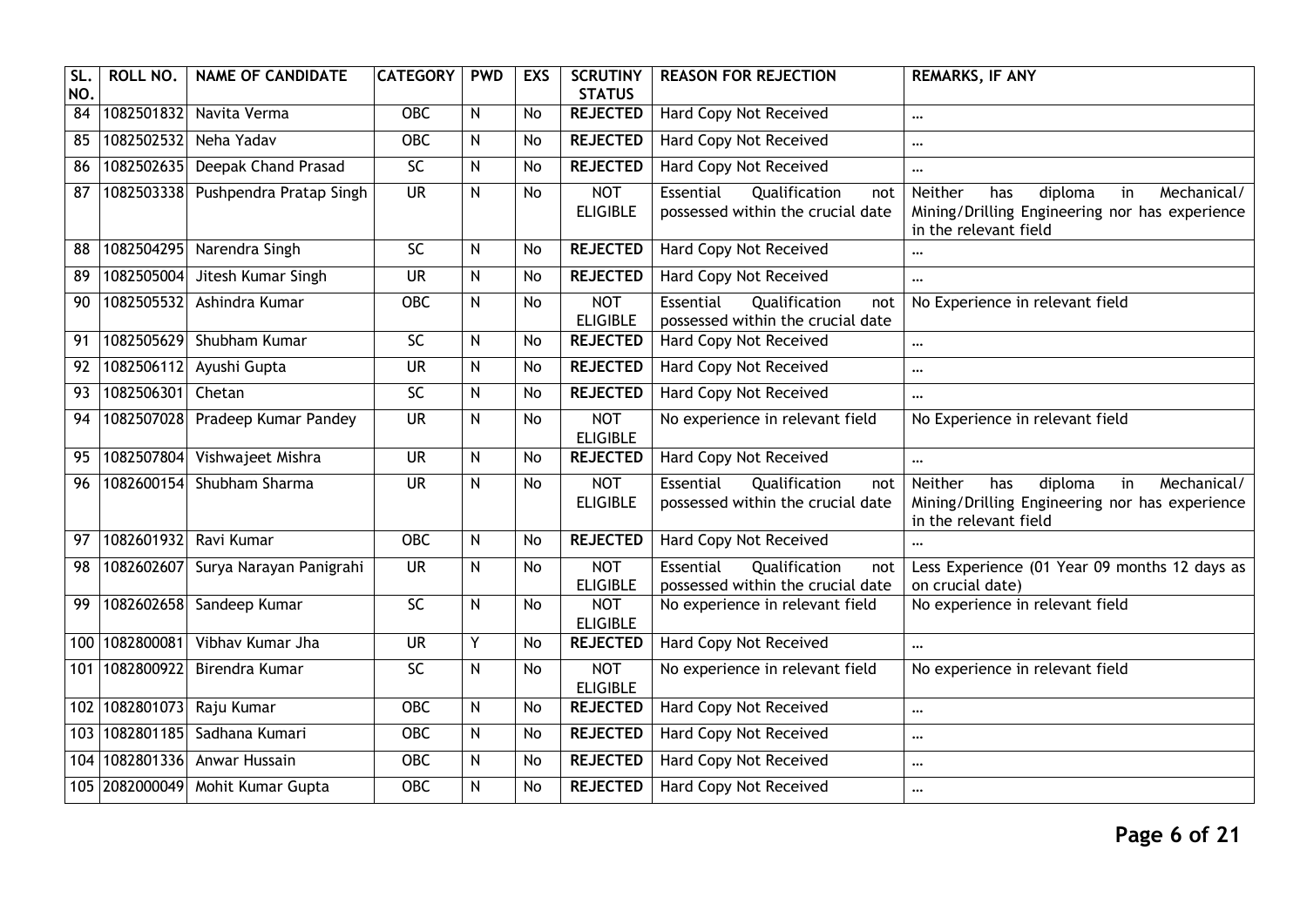| SL<br>NO. | ROLL NO.                  | <b>NAME OF CANDIDATE</b>            | <b>CATEGORY</b>          | <b>PWD</b>     | <b>EXS</b> | <b>SCRUTINY</b><br><b>STATUS</b> | <b>REASON FOR REJECTION</b>                                            | <b>REMARKS, IF ANY</b>                                                                                                                |
|-----------|---------------------------|-------------------------------------|--------------------------|----------------|------------|----------------------------------|------------------------------------------------------------------------|---------------------------------------------------------------------------------------------------------------------------------------|
|           |                           | 106 2082000054 Milan Mandal         | <b>OBC</b>               | N              | No         | <b>REJECTED</b>                  | Hard Copy Not Received                                                 | $\cdots$                                                                                                                              |
|           | 107 2082000133 Pijush Mal |                                     | $\overline{\mathsf{UR}}$ | N              | No         | <b>NOT</b><br><b>ELIGIBLE</b>    | Qualification<br>Essential<br>not<br>possessed within the crucial date | No experience in relevant field                                                                                                       |
|           | 108 2082000177            | <b>Bishal Sharma</b>                | OBC                      | N              | No         | <b>ELIGIBLE</b>                  |                                                                        | $\cdots$                                                                                                                              |
|           | 109 2082000273            | Avinash Kumar Pandey                | $\overline{\mathsf{UR}}$ | N              | No         | <b>REJECTED</b>                  | Hard Copy Not Received                                                 | $\cdots$                                                                                                                              |
|           | 110 2082000509            | Anwi Kumari                         | $OE$                     | N              | No         | <b>NOT</b><br><b>ELIGIBLE</b>    | Essential<br>Qualification<br>not<br>possessed within the crucial date | Neither possesses Diploma<br>Mechanical/<br>in<br>Mining/Drilling Engineering<br>nor<br>possesses<br>experience in the relevant field |
|           | 111 2082000522            | Roshan Chauhan                      | <b>OBC</b>               | N              | No         | <b>NOT</b><br><b>ELIGIBLE</b>    | Qualification<br>Essential<br>not<br>possessed within the crucial date | Neither possesses Diploma in Mechanical/<br>Mining/Drilling Engineering<br>nor<br>possesses<br>experience in the relevant field       |
|           | 112 2082000633            | Shobha Kumari                       | <b>OBC</b>               | N              | No         | <b>NOT</b><br><b>ELIGIBLE</b>    | Essential<br>Qualification<br>not<br>possessed within the crucial date | Neither possesses Diploma in Mechanical/<br>Mining/Drilling Engineering<br>nor<br>possesses<br>experience in the relevant field       |
|           |                           | 113 2082000769 Shubham Kumari       | <b>ST</b>                | N              | No         | <b>REJECTED</b>                  | Hard Copy Not Received                                                 |                                                                                                                                       |
|           |                           | 114 2082000900 Krishan Kumar Mahto  | OBC                      | N              | No         | <b>NOT</b><br><b>ELIGIBLE</b>    | No experience in relevant field                                        | No experience in relevant field. $12th$ (10+2)<br>Certificate not enclosed                                                            |
|           |                           | 115 2082000911 Hemant Murmu         | ST                       | N              | <b>No</b>  | <b>REJECTED</b>                  | <b>Hard Copy Not Received</b>                                          | $\cdots$                                                                                                                              |
|           | 116 2082001015            | Saurabh Kumar                       | <b>UR</b>                | N              | <b>No</b>  | <b>REJECTED</b>                  | Hard Copy Not Received                                                 | $\cdots$                                                                                                                              |
|           |                           | 117 2082001447 Vishwajeet Kumar     | $\overline{SC}$          | N              | <b>No</b>  | <b>REJECTED</b>                  | Hard Copy Not Received                                                 | $\cdots$                                                                                                                              |
|           | 118 2082001450            | Kumari Bulti Ghar                   | $\overline{OBC}$         | N              | <b>No</b>  | <b>NOT</b><br><b>ELIGIBLE</b>    | Essential<br>Qualification<br>not<br>possessed within the crucial date | Neither possesses Diploma in Mechanical/<br>Mining/Drilling Engineering<br>nor<br>possesses<br>experience in the relevant field       |
|           | 119 2082001637            | <b>Uttam Kumar Mahato</b>           | <b>OBC</b>               | N              | <b>No</b>  | <b>NOT</b><br><b>ELIGIBLE</b>    | Essential<br>Qualification<br>not<br>possessed within the crucial date | Neither possesses Diploma in Mechanical/<br>Mining/Drilling Engineering<br>nor<br>possesses<br>experience in the relevant field       |
|           | 120 2082001842 Alok Kumar |                                     | $\overline{\mathsf{UR}}$ | N              | <b>No</b>  | <b>NOT</b><br><b>ELIGIBLE</b>    | No experience in relevant field                                        | No experience in relevant field                                                                                                       |
|           |                           | 121 2082001885 Manish Kumar Barnwal | $\overline{\mathsf{UR}}$ | $\overline{N}$ | <b>No</b>  | <b>REJECTED</b>                  | Hard Copy Not Received                                                 | $\ddotsc$                                                                                                                             |
| 122       | 2082002462                | Ravi Kumar                          | SC                       | N              | No         | <b>REJECTED</b>                  | Hard Copy Not Received                                                 | $\cdots$                                                                                                                              |
|           |                           | 123 2082002510 Vijay Kumar          | OBC                      | N              | <b>No</b>  | <b>REJECTED</b>                  | <b>Hard Copy Not Received</b>                                          | $\cdots$                                                                                                                              |
|           |                           | 124 2082002633 Pratham Kumar Rajwar | $\overline{SC}$          | N              | No         | <b>REJECTED</b>                  | Hard Copy Not Received                                                 | $\cdots$                                                                                                                              |
|           |                           | 125 2082002787 Borun Kumar Biswas   | <b>UR</b>                | N              | <b>No</b>  | <b>REJECTED</b>                  | Hard Copy Not Received                                                 | $\cdots$                                                                                                                              |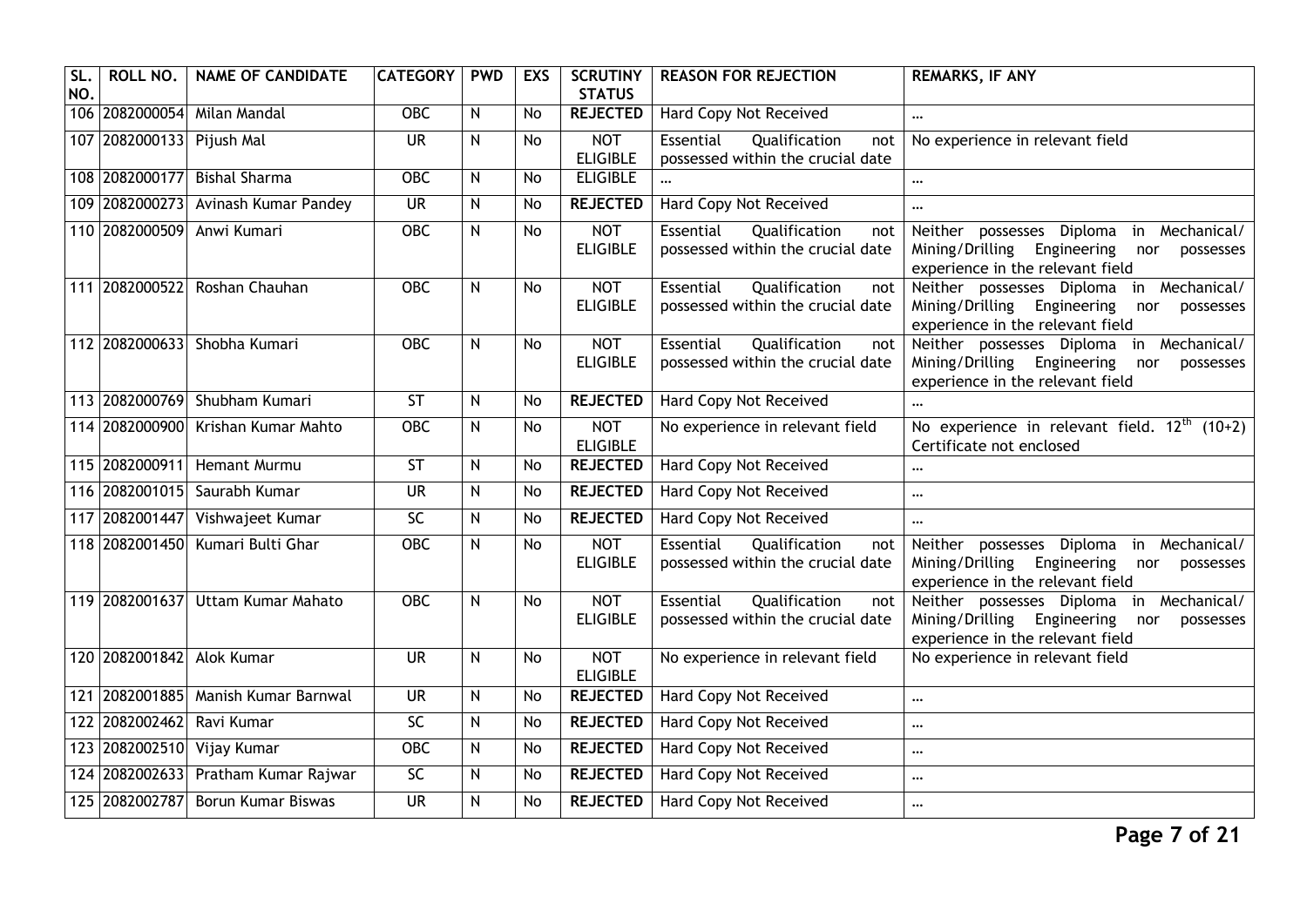| SL.<br>NO. | ROLL NO.       | <b>NAME OF CANDIDATE</b>           | <b>CATEGORY</b>          | <b>PWD</b>     | <b>EXS</b> | <b>SCRUTINY</b><br><b>STATUS</b> | <b>REASON FOR REJECTION</b>                                            | <b>REMARKS, IF ANY</b>                                                                                                           |
|------------|----------------|------------------------------------|--------------------------|----------------|------------|----------------------------------|------------------------------------------------------------------------|----------------------------------------------------------------------------------------------------------------------------------|
|            |                | 126 2082002932 Prashant Kumar Sahu | $OE$                     | N              | <b>No</b>  | <b>REJECTED</b>                  | <b>Hard Copy Not Received</b>                                          | $\cdots$                                                                                                                         |
|            |                | 127 2082002983 Mukesh Kumar        | $\overline{\mathsf{UR}}$ | $\overline{N}$ | <b>No</b>  | <b>REJECTED</b>                  | <b>Hard Copy Not Received</b>                                          | $\cdots$                                                                                                                         |
|            | 128 2082003127 | Anu Kumar Singh                    | <b>UR</b>                | N              | <b>No</b>  | <b>REJECTED</b>                  | Hard Copy Not Received                                                 | $\cdots$                                                                                                                         |
|            |                | 129 2082003138 Guddu Kumar         | $\overline{\mathsf{UR}}$ | $\mathsf{N}$   | <b>No</b>  | <b>NOT</b><br><b>ELIGIBLE</b>    | Essential<br>Qualification<br>not<br>possessed within the crucial date | No experience in relevant field. $12^{\text{th}}$ (10+2)<br>pass certificate not enclosed.                                       |
|            | 130 2082003264 | Rajat Kumar                        | $\overline{\mathsf{UR}}$ | ${\sf N}$      | <b>No</b>  | <b>REJECTED</b>                  | <b>Hard Copy Not Received</b>                                          | $\cdots$                                                                                                                         |
|            | 131 2082003375 | Vinay Kumar Sharma                 | OBC                      | N              | <b>No</b>  | <b>ELIGIBLE</b>                  |                                                                        | $\cdots$                                                                                                                         |
|            |                | 132 2082003406 Dev Raj Mahto       | <b>OBC</b>               | $\mathsf{N}$   | No         | <b>REJECTED</b>                  | <b>Hard Copy Not Received</b>                                          | $\cdots$                                                                                                                         |
|            | 133 2082003841 | Manoj Kumar                        | <b>OBC</b>               | $\mathsf{N}$   | <b>No</b>  | <b>REJECTED</b>                  | <b>Hard Copy Not Received</b>                                          | $\cdots$                                                                                                                         |
|            |                | 134 2082004148 Mukesh Kumar Sharma | $\overline{\mathsf{UR}}$ | ${\sf N}$      | <b>No</b>  | <b>REJECTED</b>                  | <b>Hard Copy Not Received</b>                                          | $\ddotsc$                                                                                                                        |
|            |                | 135 2082005516 Animesh Ghosh       | $\overline{\mathsf{UR}}$ | $\mathsf{N}$   | <b>No</b>  | <b>NOT</b><br><b>ELIGIBLE</b>    | No experience in relevant field                                        | No experience in relevant field                                                                                                  |
|            | 136 2082005542 | Priti Singh                        | <b>UR</b>                | ${\sf N}$      | <b>No</b>  | <b>REJECTED</b>                  | Hard Copy Not Received                                                 | $\cdots$                                                                                                                         |
|            | 137 2082005796 | Sanjib Kumar Mandal                | <b>UR</b>                | $\mathsf{N}$   | <b>No</b>  | <b>NOT</b><br><b>ELIGIBLE</b>    | No experience in relevant field                                        | No experience in relevant field                                                                                                  |
|            |                | 138 2082006005 Biswajit Prodhan    | $\overline{\mathsf{UR}}$ | N              | <b>No</b>  | <b>REJECTED</b>                  | <b>Hard Copy Not Received</b>                                          | $\cdots$                                                                                                                         |
|            |                | 139 2082006215 Souray Bhakta       | <b>SC</b>                | $\mathsf{N}$   | <b>No</b>  | <b>NOT</b><br><b>ELIGIBLE</b>    | No experience in relevant field                                        | No experience in relevant field                                                                                                  |
|            | 140 2082006393 | Rahul Mandal                       | 5C                       | N              | <b>No</b>  | <b>NOT</b><br><b>ELIGIBLE</b>    | Qualification<br>Essential<br>not<br>possessed within the crucial date | Neither<br>diploma<br>Mechanical<br>has<br>in<br>/Mining/Drilling Engineering nor has experience<br>in the relevant field        |
|            |                | 141 2082006440 Priyanka Kumari     | 5C                       | N              | <b>No</b>  | <b>NOT</b><br><b>ELIGIBLE</b>    | Qualification<br>Essential<br>not<br>possessed within the crucial date | <b>Neither</b><br>Mechanical<br>diploma<br>has<br>in<br>/Mining/Drilling Engineering nor has experience<br>in the relevant field |
|            |                | 142 2082006623 Sumouli Koley       | <b>UR</b>                | N              | No         | <b>REJECTED</b>                  | <b>Hard Copy Not Received</b>                                          | $\ddotsc$                                                                                                                        |
|            |                | 143 2082006679 Rup Kumar Pramanick | $\overline{SC}$          | N              | <b>No</b>  | <b>NOT</b><br><b>ELIGIBLE</b>    | No experience in relevant field                                        | No Experience in relevant field                                                                                                  |
|            |                | 144 2082006920 Tanny Chowdhury     | $\overline{\mathsf{UR}}$ | N              | <b>No</b>  | <b>REJECTED</b>                  | <b>Hard Copy Not Received</b>                                          | $\cdots$                                                                                                                         |
|            | 145 2082006949 | Sudeshna Roy                       | <b>UR</b>                | N              | No         | <b>REJECTED</b>                  | Hard Copy Not Received                                                 | $\cdots$                                                                                                                         |
|            |                | 146 2082007065 Rakesh Chowdhary    | $OE$                     | ${\sf N}$      | <b>No</b>  | <b>REJECTED</b>                  | Hard Copy Not Received                                                 | $\cdots$                                                                                                                         |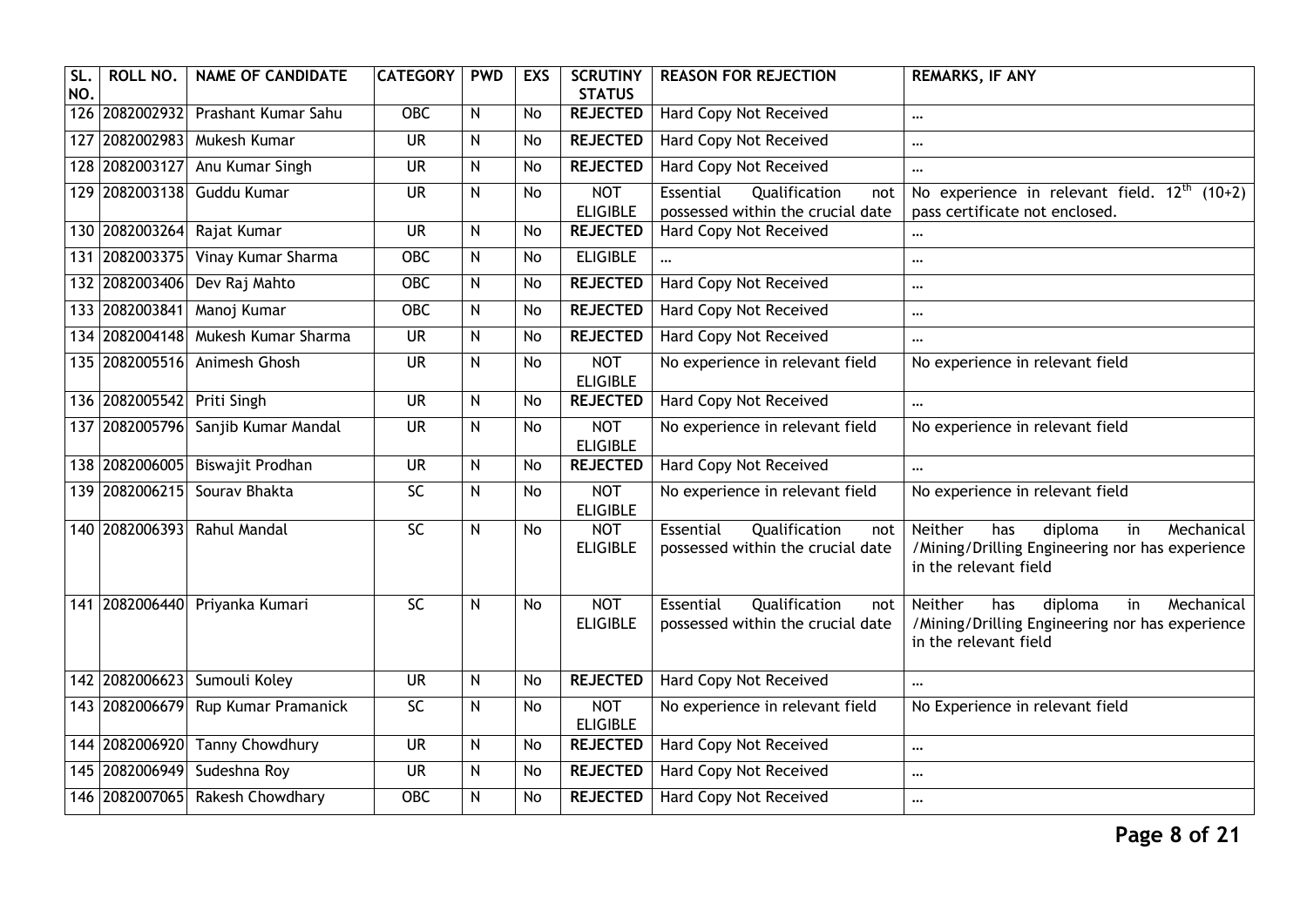| SL.<br>NO. | ROLL NO.       | <b>NAME OF CANDIDATE</b>          | <b>CATEGORY</b>          | <b>PWD</b> | <b>EXS</b> | <b>SCRUTINY</b><br><b>STATUS</b> | <b>REASON FOR REJECTION</b>                                            | <b>REMARKS, IF ANY</b>                                                                                                                   |
|------------|----------------|-----------------------------------|--------------------------|------------|------------|----------------------------------|------------------------------------------------------------------------|------------------------------------------------------------------------------------------------------------------------------------------|
|            |                | 147 2082007249 Sumit Biswas       | SC                       | N          | No         | <b>NOT</b><br><b>ELIGIBLE</b>    | Essential<br>Qualification<br>not<br>possessed within the crucial date | Neither<br>has<br>diploma<br>in<br>Mechanical<br>/Mining/Drilling Engineering nor has experience<br>in the relevant field                |
|            |                | 148 2082007255 Nirmala Paswan     | SC                       | N          | <b>No</b>  | <b>REJECTED</b>                  | <b>Hard Copy Not Received</b>                                          | $\cdots$                                                                                                                                 |
|            | 149 2082007494 | Rittika Adak                      | <b>OBC</b>               | N          | No         | <b>REJECTED</b>                  | Hard Copy Not Received                                                 | $\ddotsc$                                                                                                                                |
|            | 150 2082007699 | Sk Misbauddin                     | <b>OBC</b>               | N          | <b>No</b>  | <b>REJECTED</b>                  | <b>Hard Copy Not Received</b>                                          | $\cdots$                                                                                                                                 |
|            |                | 151 2082007969 Sagnik Bardhan     | <b>UR</b>                | N          | <b>No</b>  | <b>REJECTED</b>                  | <b>Hard Copy Not Received</b>                                          | $\cdots$                                                                                                                                 |
|            | 152 2082007996 | Sudipta Porel                     | <b>UR</b>                | N          | <b>No</b>  | <b>REJECTED</b>                  | Hard Copy Not Received                                                 | $\cdots$                                                                                                                                 |
|            | 153 2082008016 | Milan Kumar Das                   | OBC                      | N          | No         | <b>NOT</b><br><b>ELIGIBLE</b>    | No experience in relevant field                                        | No experience in relevant field                                                                                                          |
|            | 154 2082008168 | Anupama Singh                     | <b>UR</b>                | N          | <b>No</b>  | <b>NOT</b><br><b>ELIGIBLE</b>    | No experience in relevant field                                        | No experience in relevant field                                                                                                          |
|            | 155 2082008263 | Akhileshwar Das                   | SC                       | N          | <b>No</b>  | <b>NOT</b><br><b>ELIGIBLE</b>    | No experience in relevant field                                        | No experience in relevant field                                                                                                          |
|            |                | 156 2082008290 Prasanta Sadhukhan | $\overline{OBC}$         | N          | <b>No</b>  | <b>REJECTED</b>                  | Hard Copy Not Received                                                 | $\ddotsc$                                                                                                                                |
| 157        | 2082008469     | Gourab Mondal                     | <b>SC</b>                | N          | <b>No</b>  | <b>NOT</b><br><b>ELIGIBLE</b>    | Essential<br>Qualification<br>not<br>possessed within the crucial date | in Mechanical/<br>Neither<br>possesses Diploma<br>Mining/Drilling<br>Engineering<br>nor<br>possesses<br>experience in the relevant field |
|            |                | 158 2082008509 Biswarup Roy       | $\overline{\mathsf{UR}}$ | N          | <b>No</b>  | <b>NOT</b><br><b>ELIGIBLE</b>    | No experience in relevant field                                        | No experience in relevant field.<br>Experience<br>9.5<br>considered<br>of<br>not<br>as<br>Para<br>per<br><b>Advertisement Notice</b>     |
|            | 159 2082008701 | Subhojit Karmakar                 | $\overline{\mathsf{UR}}$ | N          | No         | <b>REJECTED</b>                  | <b>Hard Copy Not Received</b>                                          |                                                                                                                                          |
|            | 160 2082008764 | Shaona Maity                      | <b>UR</b>                | N          | No         | <b>REJECTED</b>                  | Hard Copy Not Received                                                 | $\cdots$                                                                                                                                 |
|            | 161 2082009231 | Sanjiv Kumar Singh                | $\overline{\mathsf{UR}}$ | N          | Yes        | <b>REJECTED</b>                  | <b>Hard Copy Not Received</b>                                          | $\cdots$                                                                                                                                 |
|            | 162 2082009623 | Sk Aslam Hossain                  | <b>UR</b>                | N          | <b>No</b>  | <b>NOT</b><br><b>ELIGIBLE</b>    | No experience in relevant field                                        | No experience in relevant field                                                                                                          |
|            | 163 2082009903 | Poulami Bhattacharyya             | $\overline{\mathsf{UR}}$ | N          | <b>No</b>  | <b>REJECTED</b>                  | Hard Copy Not Received                                                 |                                                                                                                                          |
|            | 164 2082009979 | Swatilekha Mandal                 | $\overline{SC}$          | N          | No         | <b>REJECTED</b>                  | <b>Hard Copy Not Received</b>                                          | $\ddotsc$                                                                                                                                |
|            | 165 2082010251 | Sandeep Yadav                     | $\overline{\mathsf{UR}}$ | N          | <b>No</b>  | <b>REJECTED</b>                  | <b>Hard Copy Not Received</b>                                          | $\cdots$                                                                                                                                 |
|            | 166 2082010338 | Anindya Samanta                   | <b>UR</b>                | N          | <b>No</b>  | <b>NOT</b><br><b>ELIGIBLE</b>    | Essential<br>Qualification<br>not<br>possessed within the crucial date | Experience certificate submitted has not been<br>considered as per Para 9.5 of Advertisement<br>notice                                   |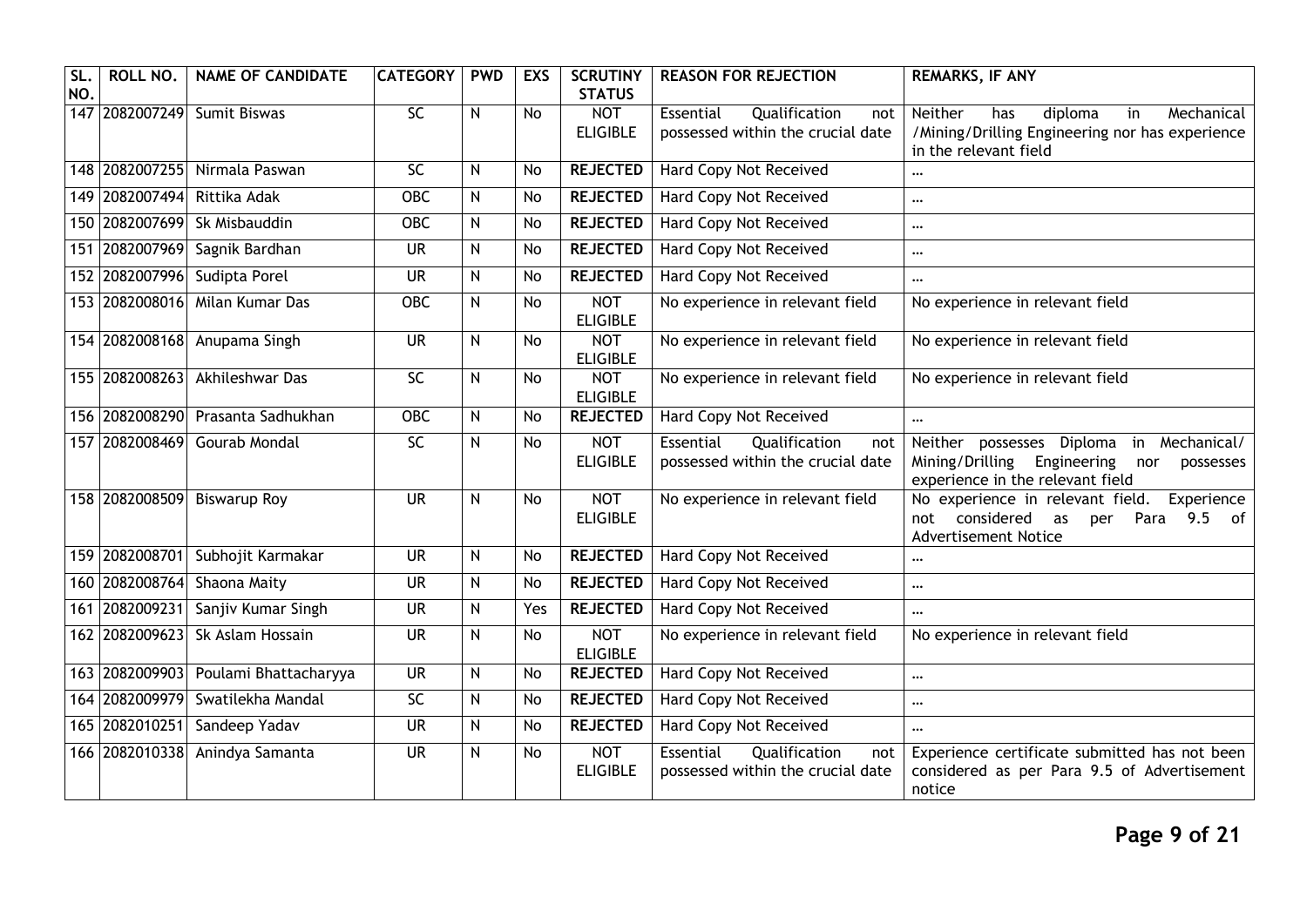| SL<br>NO. | ROLL NO.                  | <b>NAME OF CANDIDATE</b>          | <b>CATEGORY</b>          | <b>PWD</b> | <b>EXS</b> | <b>SCRUTINY</b><br><b>STATUS</b> | <b>REASON FOR REJECTION</b>                                            | <b>REMARKS, IF ANY</b>                                                                                                             |
|-----------|---------------------------|-----------------------------------|--------------------------|------------|------------|----------------------------------|------------------------------------------------------------------------|------------------------------------------------------------------------------------------------------------------------------------|
|           |                           | 167 2082010697 Suman Rishi Das    | 5C                       | N          | No         | <b>REJECTED</b>                  | Hard Copy Not Received                                                 | $\cdots$                                                                                                                           |
|           | 168 2082010775            | <b>Bhim Mandal</b>                | 5C                       | N          | Yes        | <b>REJECTED</b>                  | <b>Hard Copy Not Received</b>                                          | $\ddotsc$                                                                                                                          |
|           | 169 2082011169            | Sekhar Das                        | SC                       | N          | <b>No</b>  | <b>REJECTED</b>                  | Hard Copy Not Received                                                 | $\cdots$                                                                                                                           |
|           |                           | 170 2082011263 Sayanwita Maity    | $\overline{\mathsf{UR}}$ | N          | No         | <b>NOT</b><br><b>ELIGIBLE</b>    | Qualification<br>Essential<br>not<br>possessed within the crucial date | Neither possesses Diploma<br>in Mechanical/<br>Mining/Drilling Engineering<br>nor<br>possesses<br>experience in the relevant field |
|           | 171 2082011314            | Anindan Hazra                     | 5C                       | N          | No         | <b>REJECTED</b>                  | Hard Copy Not Received                                                 | $\ddotsc$                                                                                                                          |
|           | 172 2082012029            | Rupam Das                         | <b>UR</b>                | N          | <b>No</b>  | <b>REJECTED</b>                  | Hard Copy Not Received                                                 | $\cdots$                                                                                                                           |
|           |                           | 173 2082012359 Chandro Sen Biswas | 5C                       | N          | <b>No</b>  | <b>REJECTED</b>                  | <b>Hard Copy Not Received</b>                                          | $\cdots$                                                                                                                           |
|           |                           | 174 2082012656 Arpan Kumar Ghosh  | <b>UR</b>                | N          | No         | <b>REJECTED</b>                  | <b>Hard Copy Not Received</b>                                          | $\cdots$                                                                                                                           |
|           |                           | 175 2082012766 Shankhadip De      | $\overline{\mathsf{UR}}$ | N          | No         | <b>REJECTED</b>                  | Hard Copy Not Received                                                 | $\cdots$                                                                                                                           |
|           |                           | 176 2082012938 Akash Sadhukhan    | <b>UR</b>                | N          | <b>No</b>  | <b>NOT</b><br><b>ELIGIBLE</b>    | Essential<br>Qualification<br>not<br>possessed within the crucial date | Neither possesses Diploma in Mechanical/<br>Mining/Drilling Engineering<br>nor<br>possesses<br>experience in the relevant field    |
|           | 177 2082013814            | Pallab Pahari                     | <b>UR</b>                | N          | <b>No</b>  | <b>NOT</b><br><b>ELIGIBLE</b>    | Less experience                                                        | experience certificate<br>submitted<br>w.e.f.<br>17/02/2014 to 31/03/2015 in the relevant field<br>which is less experience        |
|           |                           | 178 2082014023 Satyadulal Das     | $\overline{\mathsf{UR}}$ | N          | No         | <b>NOT</b><br><b>ELIGIBLE</b>    | No experience in relevant field                                        | No experience in relevant field                                                                                                    |
|           |                           | 179 2082014153 Avishek Gautam     | 5C                       | ${\sf N}$  | <b>No</b>  | <b>REJECTED</b>                  | <b>Hard Copy Not Received</b>                                          | $\cdots$                                                                                                                           |
|           | 180 2082014158 Mohan Rooj |                                   | <b>OBC</b>               | N          | <b>No</b>  | <b>REJECTED</b>                  | Hard Copy Not Received                                                 | $\ddotsc$                                                                                                                          |
|           | 181 2082014182 Afzal Khan |                                   | $\overline{\mathsf{UR}}$ | N          | <b>No</b>  | <b>NOT</b><br><b>ELIGIBLE</b>    | No experience in relevant field                                        | No Experience in relevant field                                                                                                    |
|           | 182 2082014199 Faruk Beg  |                                   | <b>UR</b>                | N          | <b>No</b>  | <b>REJECTED</b>                  | <b>Hard Copy Not Received</b>                                          | $\cdots$                                                                                                                           |
|           | 183 2082014578            | Absarul Hoque                     | <b>UR</b>                | N          | <b>No</b>  | <b>REJECTED</b>                  | Hard Copy Not Received                                                 | $\cdots$                                                                                                                           |
|           |                           | 184 2082014610 Nayanmoni Mahata   | $OE$                     | N          | No         | <b>REJECTED</b>                  | <b>Hard Copy Not Received</b>                                          | $\ddotsc$                                                                                                                          |
|           |                           | 185 2082014650 Ranjit Kumar Jha   | <b>UR</b>                | N          | <b>No</b>  | <b>NOT</b><br><b>ELIGIBLE</b>    | Essential<br>Qualification<br>not<br>possessed within the crucial date | Neither possesses Diploma in Mechanical/<br>Mining/Drilling Engineering<br>nor<br>possesses<br>experience in the relevant field    |
|           | 186 2082014674            | <b>Biswajit Pusti</b>             | $\overline{SC}$          | N          | No         | <b>NOT</b><br><b>ELIGIBLE</b>    | No experience in relevant field                                        | No experience in relevant field                                                                                                    |
|           |                           | 187 2082014690 Somnath Das        | $\overline{\mathsf{UR}}$ | N          | No         | <b>REJECTED</b>                  | <b>Hard Copy Not Received</b>                                          | $\cdots$                                                                                                                           |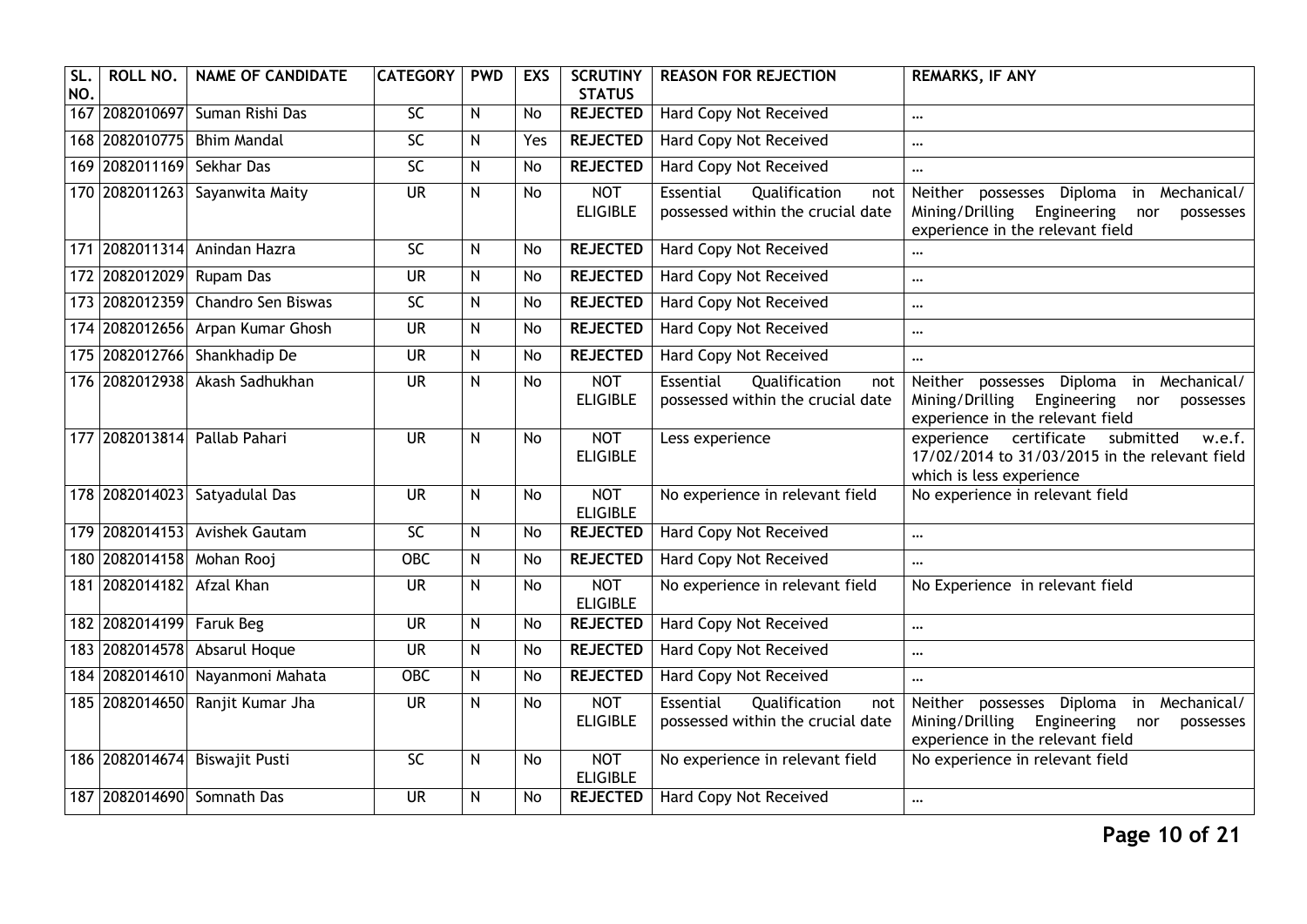| SL.<br>NO. | ROLL NO.                   | <b>NAME OF CANDIDATE</b>                 | <b>CATEGORY</b>          | <b>PWD</b>     | <b>EXS</b> | <b>SCRUTINY</b><br><b>STATUS</b> | <b>REASON FOR REJECTION</b>                                                   | <b>REMARKS, IF ANY</b>                                                                                                                |
|------------|----------------------------|------------------------------------------|--------------------------|----------------|------------|----------------------------------|-------------------------------------------------------------------------------|---------------------------------------------------------------------------------------------------------------------------------------|
|            |                            | 188 2082014717 Debabrata Mahata          | $\overline{\mathsf{UR}}$ | N              | No         | <b>REJECTED</b>                  | <b>Hard Copy Not Received</b>                                                 | $\ddotsc$                                                                                                                             |
|            |                            | 189 2082014725 Sandipan Chakraborty      | $\overline{\mathsf{UR}}$ | N              | No         | <b>NOT</b><br><b>ELIGIBLE</b>    | No experience in relevant field                                               | No experience in relevant field                                                                                                       |
|            |                            | 190 2082014776 Dharambir Kumar<br>Sharma | $\overline{SC}$          | N              | No         | <b>REJECTED</b>                  | <b>Hard Copy Not Received</b>                                                 | $\cdots$                                                                                                                              |
|            | 191 2082014830             | <b>Kunal Ghosh</b>                       | <b>OBC</b>               | $\overline{N}$ | No         | <b>REJECTED</b>                  | Hard Copy Not Received                                                        | $\cdots$                                                                                                                              |
|            |                            | 192 2082014890 Debabrata De              | <b>OBC</b>               | $\overline{N}$ | No         | <b>NOT</b><br><b>ELIGIBLE</b>    | No experience in relevant field                                               | No experience in relevant field                                                                                                       |
|            |                            | 193 2082014919 Aslam Mondal              | <b>OBC</b>               | N              | No         | <b>REJECTED</b>                  | Hard Copy Not Received                                                        | $\cdots$                                                                                                                              |
|            | 194 2082014927             | Sumit Lodh                               | $\overline{\mathsf{UR}}$ | N              | No         | <b>NOT</b><br><b>ELIGIBLE</b>    | No experience in relevant field                                               | No experience in relevant field                                                                                                       |
|            | 195 2082015032 Saikat Paul |                                          | <b>UR</b>                | N              | No         | <b>REJECTED</b>                  | Hard Copy Not Received                                                        | $\ddotsc$                                                                                                                             |
|            | 196 2082015091             | Nabarun Sarkar                           | SC                       | N              | No         | <b>NOT</b><br><b>ELIGIBLE</b>    | No experience in relevant field                                               | No experience in relevant field                                                                                                       |
|            |                            | 197 2082015113 Samrat Sarkar             | $\overline{\mathsf{UR}}$ | N              | No         | <b>REJECTED</b>                  | Hard Copy Not Received                                                        | $\cdots$                                                                                                                              |
|            | 198 2082015494             | <b>Amit Saw</b>                          | <b>UR</b>                | N              | <b>No</b>  | PROVISIONAL                      |                                                                               | Proper Experience Certificate is required to<br>determine eligibility.                                                                |
|            |                            | 199 2082015617 Sanjoy Kumar Ghosh        | <b>UR</b>                | N              | Yes        | <b>REJECTED</b>                  | Hard Copy Not Received                                                        | $\cdots$                                                                                                                              |
|            |                            | 200 2082015839 Sriparna Das              | <b>OBC</b>               | N              | <b>No</b>  | <b>NOT</b><br><b>ELIGIBLE</b>    | <b>Essential</b><br>Qualification<br>not<br>possessed within the crucial date | Neither possesses Diploma in Mechanical/<br>Mining/Drilling Engineering nor<br>possesses<br>experience in the relevant field          |
|            | 201 2082016634             | Gobinda Das                              | <b>SC</b>                | N              | <b>No</b>  | <b>NOT</b><br><b>ELIGIBLE</b>    | No experience in relevant field                                               | No experience in relevant field                                                                                                       |
|            |                            | 202 2082016886 Asim Chandra              | <b>UR</b>                | N              | No         | <b>REJECTED</b>                  | <b>Hard Copy Not Received</b>                                                 | $\cdots$                                                                                                                              |
|            |                            | 203 2082017101 Subhajit Paul             | $\overline{\mathsf{UR}}$ | N              | <b>No</b>  | <b>NOT</b><br><b>ELIGIBLE</b>    | Essential<br>Qualification<br>not<br>possessed within the crucial date        | Neither possesses Diploma<br>in Mechanical/<br>Mining/Drilling Engineering<br>nor<br>possesses<br>experience in the relevant field    |
|            | 204 2082017104 Rajesh Roy  |                                          | $\overline{SC}$          | N              | No         | <b>NOT</b><br><b>ELIGIBLE</b>    | No experience in relevant field                                               | No experience in relevant field                                                                                                       |
|            |                            | 205 2082017505 Pradip Dalui              | $\overline{SC}$          | N              | No         | <b>REJECTED</b>                  | <b>Hard Copy Not Received</b>                                                 | $\ddotsc$                                                                                                                             |
|            | 206 2082017622             | <b>Bithi Das</b>                         | $\overline{\mathsf{UR}}$ | N              | No         | <b>NOT</b><br><b>ELIGIBLE</b>    | Essential<br>Qualification<br>not<br>possessed within the crucial date        | Mechanical/<br>Neither possesses Diploma<br>in<br>Mining/Drilling Engineering<br>nor<br>possesses<br>experience in the relevant field |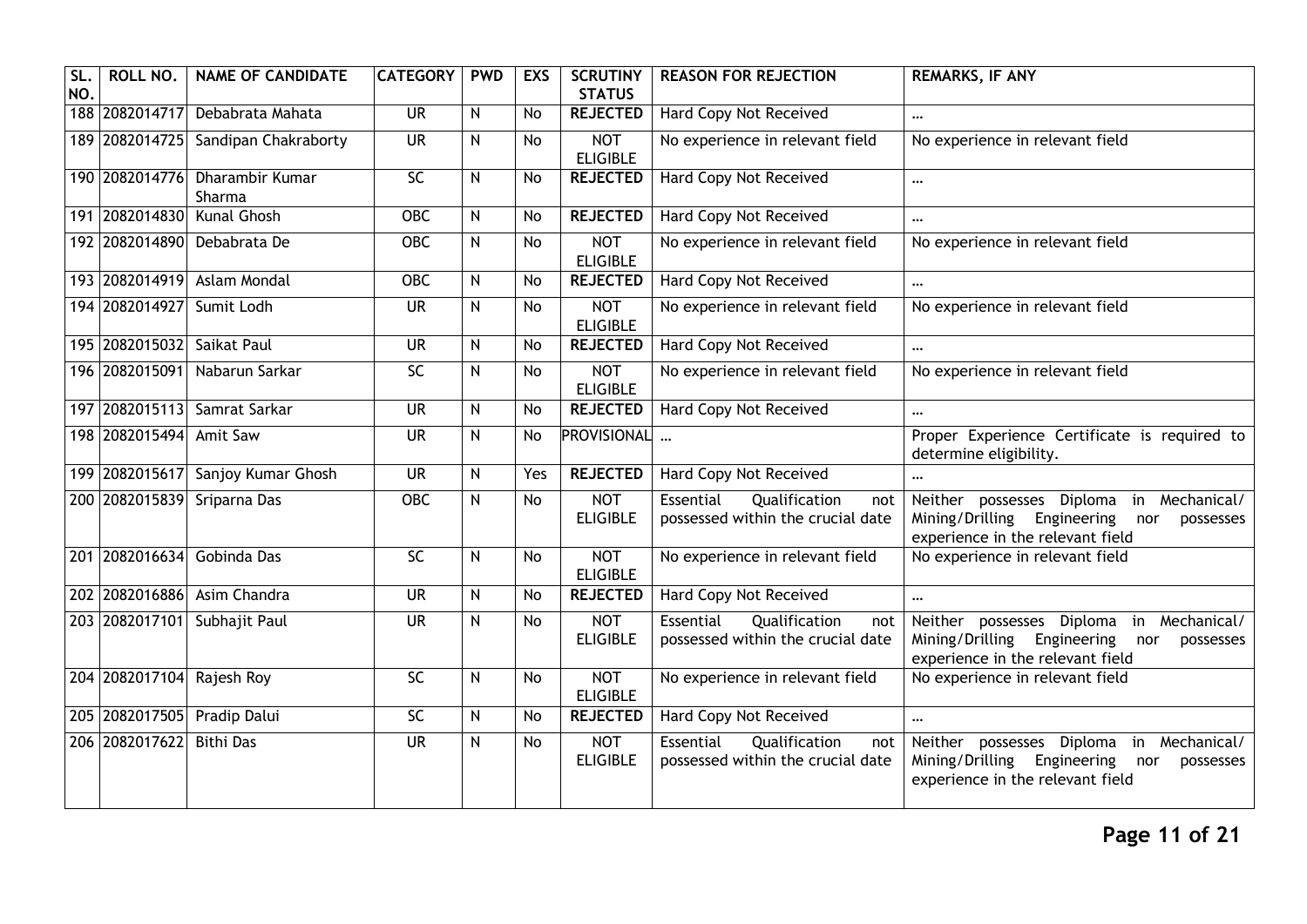| SL<br>NO. | ROLL NO.                  | <b>NAME OF CANDIDATE</b>             | <b>CATEGORY</b>          | <b>PWD</b>     | <b>EXS</b> | <b>SCRUTINY</b><br><b>STATUS</b> | <b>REASON FOR REJECTION</b>                                            | <b>REMARKS, IF ANY</b>                                                                                                          |
|-----------|---------------------------|--------------------------------------|--------------------------|----------------|------------|----------------------------------|------------------------------------------------------------------------|---------------------------------------------------------------------------------------------------------------------------------|
|           |                           | 207 2082017625 Soumendu Hazra        | $\overline{\mathsf{UR}}$ | N              | No         | <b>NOT</b><br><b>ELIGIBLE</b>    | No experience in relevant field                                        | No experience in relevant field                                                                                                 |
|           | 208 2082017788 Shovan Pan |                                      | $\overline{\mathsf{UR}}$ | N              | <b>No</b>  | <b>NOT</b><br><b>ELIGIBLE</b>    | No experience in relevant field                                        | No experience in relevant field                                                                                                 |
|           |                           | 209 2082017811 Pankaj Mandal         | <b>UR</b>                | N              | No         | <b>REJECTED</b>                  | Hard Copy Not Received                                                 | $\cdots$                                                                                                                        |
|           |                           | 210 2082018238 Nibash Biswas         | $\overline{SC}$          | N              | No         | <b>NOT</b><br><b>ELIGIBLE</b>    | Essential<br>Qualification<br>not<br>possessed within the crucial date | Neither possesses Diploma in Mechanical/<br>Mining/Drilling Engineering nor<br>possesses<br>experience in the relevant field    |
|           |                           | 211 2082018360 Dibyendu Guin         | <b>OBC</b>               | N              | No         | <b>REJECTED</b>                  | <b>Hard Copy Not Received</b>                                          |                                                                                                                                 |
|           | 212 2082018571 Sk Samim   |                                      | <b>UR</b>                | N              | No         | <b>NOT</b><br><b>ELIGIBLE</b>    | No experience in relevant field                                        | No experience in relevant field                                                                                                 |
|           |                           | 213 2082018584 Hriday Paul           | <b>OBC</b>               | N              | No         | <b>REJECTED</b>                  | Hard Copy Not Received                                                 | $\ddotsc$                                                                                                                       |
|           |                           | 214 2082018803 Sudipta Koley         | <b>UR</b>                | N              | No         | <b>NOT</b><br><b>ELIGIBLE</b>    | No experience in relevant field                                        | No experience in relevant field                                                                                                 |
|           | 215 2082018897 Abir Roy   |                                      | $\overline{\mathsf{UR}}$ | N              | No         | <b>NOT</b><br><b>ELIGIBLE</b>    | Qualification<br>Essential<br>not<br>possessed within the crucial date | Neither possesses Diploma in Mechanical/<br>Mining/Drilling Engineering nor<br>possesses<br>experience in the relevant field    |
|           |                           | 216 2082019028 Anwesha Karmakar      | <b>OBC</b>               | N              | No         | <b>NOT</b><br><b>ELIGIBLE</b>    | Others                                                                 | Experience certificate dated 11.11.2019 has<br>not been considered as per Para 9.5 of the<br>Notification                       |
|           |                           | 217 2082019295 Bhabendra Prusty      | OBC                      | N              | No         | <b>REJECTED</b>                  | Hard Copy Not Received                                                 | $\ddotsc$                                                                                                                       |
|           |                           | 218 2082019563 Pradosh Kumar Panda   | $\overline{\mathsf{UR}}$ | N              | No         | <b>NOT</b><br><b>ELIGIBLE</b>    | Essential<br>Qualification<br>not<br>possessed within the crucial date | No experience in relevant field                                                                                                 |
|           |                           | 219 2082019621 Abhisek Das           | $\overline{\mathsf{UR}}$ | $\overline{N}$ | No         | <b>REJECTED</b>                  | Hard Copy Not Received                                                 | $\cdots$                                                                                                                        |
|           | 220 2082019799            | <b>Israt Parween</b>                 | <b>UR</b>                | N              | <b>No</b>  | <b>NOT</b><br><b>ELIGIBLE</b>    | certificate<br>Experience<br>in<br>relevant field not enclosed         | Neither possesses diploma in<br>Mechanical<br>/Mining/Drilling Engineering nor<br>possesses<br>experience in the relevant field |
|           |                           | 221 2082019828 Dharmapada Ojha       | <b>OBC</b>               | N              | <b>No</b>  | <b>REJECTED</b>                  | Hard Copy Not Received                                                 | $\cdots$                                                                                                                        |
|           |                           | 222 2082019829 Rajesh Kumar Pandit   | <b>OBC</b>               | N              | No         | <b>REJECTED</b>                  | Hard Copy Not Received                                                 | $\cdots$                                                                                                                        |
|           |                           | 223 2082019913 Bijay Kumar Parida    | <b>UR</b>                | N              | No         | <b>REJECTED</b>                  | Hard Copy Not Received                                                 | $\cdots$                                                                                                                        |
|           |                           | 224 2082019975 Chitta Ranjan Sahu    | <b>OBC</b>               | N              | <b>No</b>  | <b>REJECTED</b>                  | Hard Copy Not Received                                                 | $\cdots$                                                                                                                        |
|           | 225 2082020011            | Kishan Sahu                          | <b>OBC</b>               | N              | No         | <b>REJECTED</b>                  | Hard Copy Not Received                                                 | $\cdots$                                                                                                                        |
|           |                           | 226 2082020066 Prafulla Kumar Behera | <b>OBC</b>               | N              | <b>No</b>  | <b>REJECTED</b>                  | Hard Copy Not Received                                                 | $\cdots$                                                                                                                        |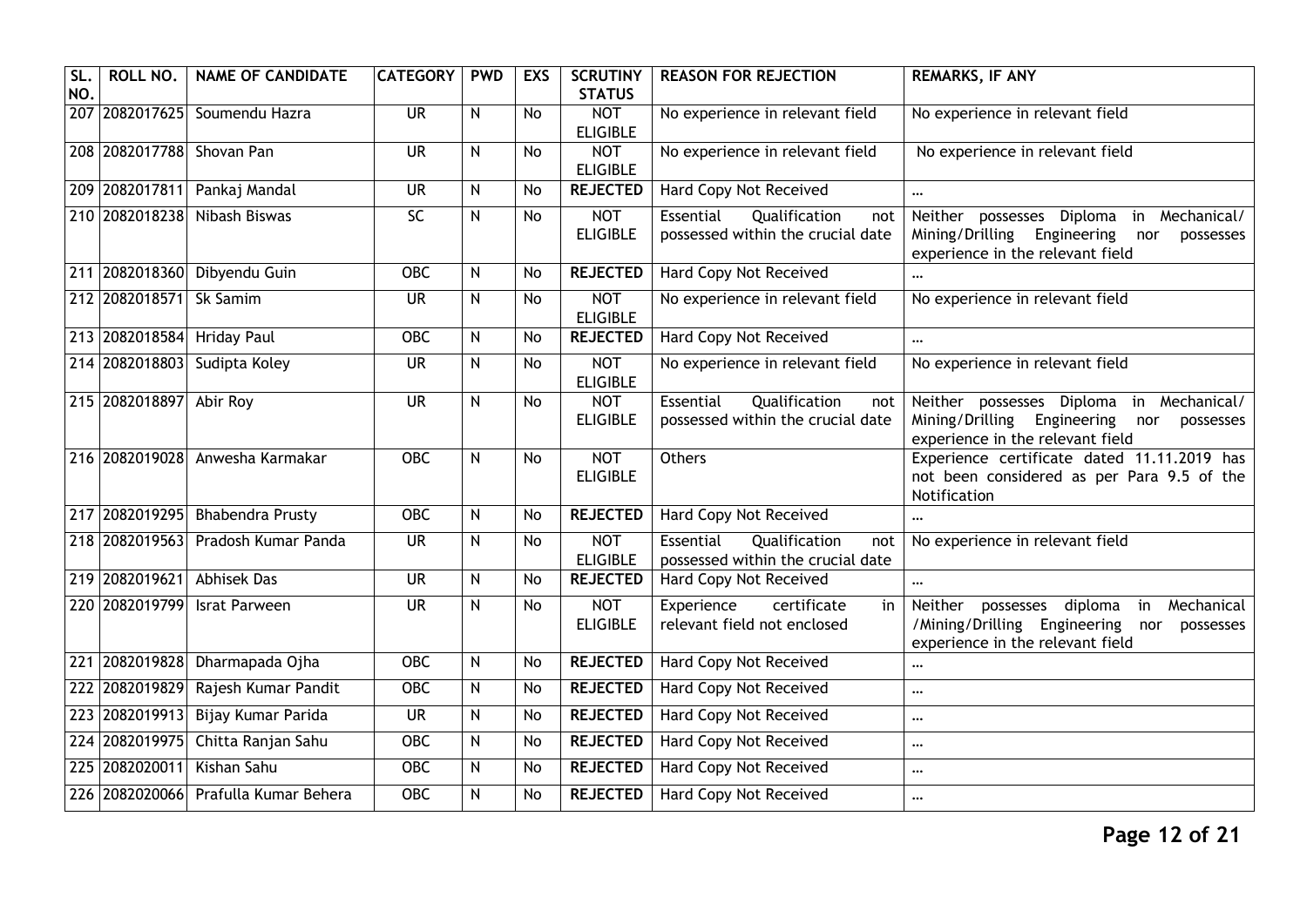| SL.<br>NO. | ROLL NO.                   | <b>NAME OF CANDIDATE</b>            | <b>CATEGORY</b>          | <b>PWD</b>     | <b>EXS</b>     | <b>SCRUTINY</b><br><b>STATUS</b> | <b>REASON FOR REJECTION</b>                                            | <b>REMARKS, IF ANY</b>                                                                                                                      |
|------------|----------------------------|-------------------------------------|--------------------------|----------------|----------------|----------------------------------|------------------------------------------------------------------------|---------------------------------------------------------------------------------------------------------------------------------------------|
|            | 227 2082020080             | Bholasankar Sethi                   | SC                       | N              | <b>No</b>      | <b>REJECTED</b>                  | <b>Hard Copy Not Received</b>                                          | $\cdots$                                                                                                                                    |
|            |                            | 228 2082020153 Sangram Parida       | $OE$                     | $\overline{N}$ | $\overline{N}$ | <b>NOT</b><br><b>ELIGIBLE</b>    | Essential<br>Qualification<br>not<br>possessed within the crucial date | Neither<br>diploma<br>Mechanical<br>possesses<br>in<br>/Mining/Drilling Engineering<br>nor<br>possesses<br>experience in the relevant field |
|            | 229 2082020400 K Gopal     |                                     | <b>UR</b>                | N              | No             | <b>REJECTED</b>                  | Hard Copy Not Received                                                 |                                                                                                                                             |
|            |                            | 230 2082020420 Salani Jagapati Babu | <b>OBC</b>               | $\mathsf{N}$   | <b>No</b>      | <b>REJECTED</b>                  | <b>Hard Copy Not Received</b>                                          | $\cdots$                                                                                                                                    |
|            |                            | 231 2082020482 Suryanarayan Bhuyan  | <b>OBC</b>               | N              | <b>No</b>      | <b>REJECTED</b>                  | <b>Hard Copy Not Received</b>                                          | $\cdots$                                                                                                                                    |
|            |                            | 232 2082020515 Alok Kumar Tarai     | <b>OBC</b>               | N              | <b>No</b>      | <b>REJECTED</b>                  | Hard Copy Not Received                                                 | $\cdots$                                                                                                                                    |
|            | 233 2082020530 Lisa Sahu   |                                     | $OE$                     | $\mathsf{N}$   | <b>No</b>      | <b>NOT</b><br><b>ELIGIBLE</b>    | Essential<br>Qualification<br>not<br>possessed within the crucial date | Neither<br>diploma<br>in<br>possesses<br>Mechanical/Mining/Drilling<br>Engineering<br>nor<br>possesses experience in the relevant field     |
|            | 234 2082020543             | <b>Bichitra Nahak</b>               | <b>OBC</b>               | ${\sf N}$      | <b>No</b>      | <b>REJECTED</b>                  | Hard Copy Not Received                                                 | $\cdots$                                                                                                                                    |
|            | 235 2082020612             | Prabhasini Pradhan                  | <b>UR</b>                | ${\sf N}$      | No             | <b>REJECTED</b>                  | Hard Copy Not Received                                                 | $\cdots$                                                                                                                                    |
|            |                            | 236 2082020910 Anjan Pradhan        | $OE$                     | N              | <b>No</b>      | <b>REJECTED</b>                  | <b>Hard Copy Not Received</b>                                          | $\cdots$                                                                                                                                    |
|            |                            | 237 2082021209 Manoj Kumar Muduli   | <b>OBC</b>               | N              | <b>No</b>      | <b>NOT</b><br><b>ELIGIBLE</b>    | No experience in relevant field                                        | No Experience in relevant field                                                                                                             |
|            |                            | 238 2082021220 N Pavan Kumar        | <b>UR</b>                | N              | No             | <b>NOT</b><br><b>ELIGIBLE</b>    | No experience in relevant field                                        | No experience in relevant field                                                                                                             |
|            | 239 2082021386 Bikas Malik |                                     | $\overline{SC}$          | $\mathsf{N}$   | No             | <b>REJECTED</b>                  | <b>Hard Copy Not Received</b>                                          | $\cdots$                                                                                                                                    |
|            |                            | 240 2082021508 Sashmeeta Pattanaik  | <b>UR</b>                | ${\sf N}$      | <b>No</b>      | <b>NOT</b><br><b>ELIGIBLE</b>    | Essential<br>Qualification<br>not<br>possessed within the crucial date | Neither<br>diploma<br>in<br>possesses<br>Mechanical/Mining/Drilling<br>Engineering<br>nor<br>possesses experience in the relevant field     |
|            |                            | 241 2082021527 Surya Prasad Das     | $OE$                     | N              | <b>No</b>      | <b>REJECTED</b>                  | <b>Hard Copy Not Received</b>                                          | $\ddotsc$                                                                                                                                   |
|            | 242 2082021592             | Rajgopal Dhani                      | $\overline{\mathsf{UR}}$ | N              | <b>No</b>      | <b>NOT</b><br><b>ELIGIBLE</b>    | No experience in relevant field                                        | No experience in relevant field                                                                                                             |
|            |                            | 243 2082021698 Prasanna Kumar Jena  | <b>OBC</b>               | N              | <b>No</b>      | <b>REJECTED</b>                  | Hard Copy Not Received                                                 | $\ddotsc$                                                                                                                                   |
|            | 244 2082021888             | Ashis Kumar Panditaray              | $\overline{\mathsf{UR}}$ | ${\sf N}$      | <b>No</b>      | <b>REJECTED</b>                  | Hard Copy Not Received                                                 | $\cdots$                                                                                                                                    |
|            | 245 2082022060             | Umasankar Bindhani                  | <b>UR</b>                | N              | No             | <b>REJECTED</b>                  | Hard Copy Not Received                                                 | $\cdots$                                                                                                                                    |
|            | 246 2082022151             | Nirmalya Behera                     | <b>SC</b>                | N              | No             | <b>REJECTED</b>                  | Hard Copy Not Received                                                 | $\cdots$                                                                                                                                    |
| 247        | 2082022765                 | Haramadhab Swain                    | <b>UR</b>                | N              | <b>No</b>      | <b>REJECTED</b>                  | Hard Copy Not Received                                                 | $\cdots$                                                                                                                                    |
|            |                            | 248 2082022789 Amartya Rout         | <b>UR</b>                | N              | <b>No</b>      | <b>REJECTED</b>                  | Hard Copy Not Received                                                 | $\cdots$                                                                                                                                    |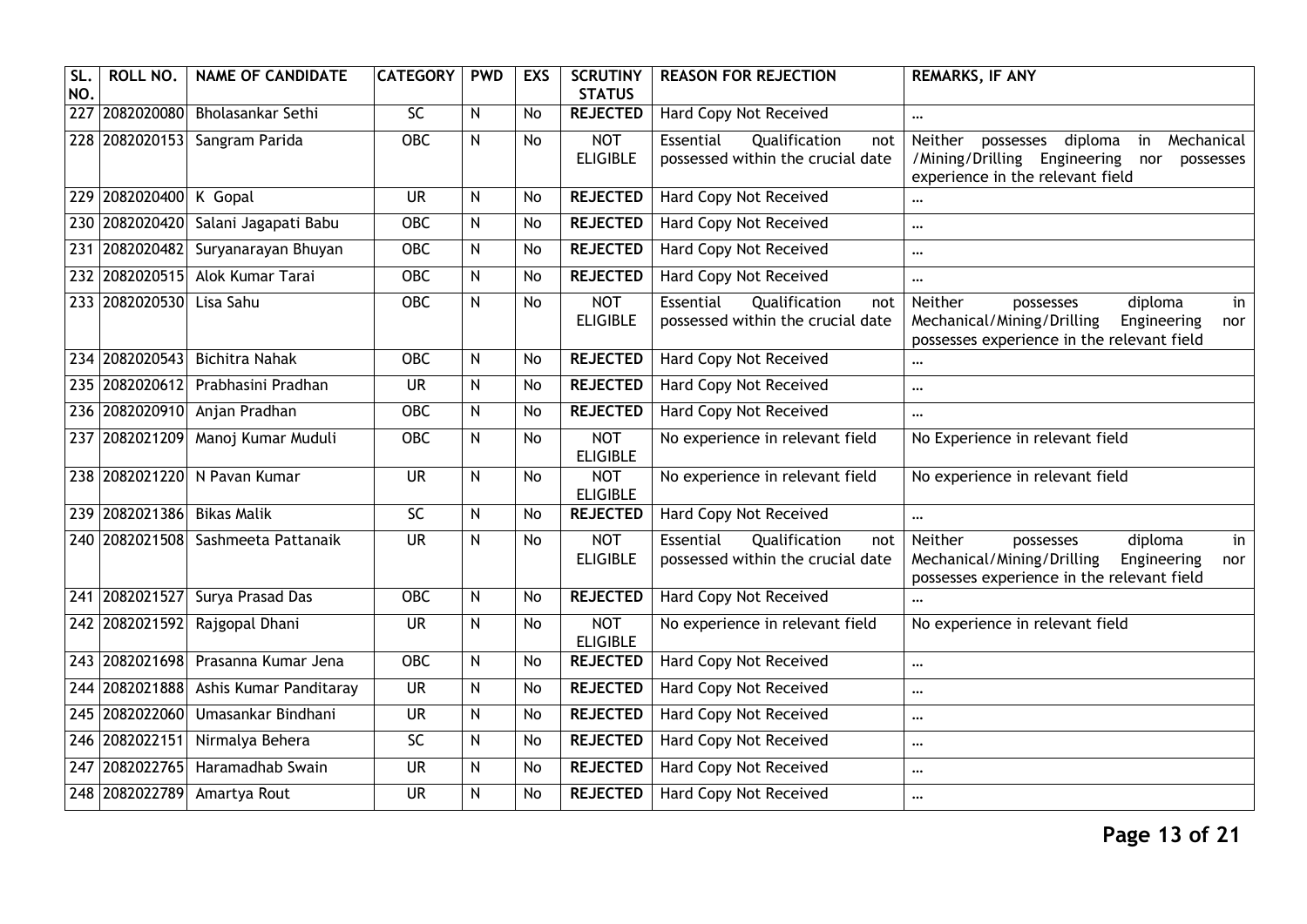| SL<br>NO. | ROLL NO.                  | <b>NAME OF CANDIDATE</b>           | <b>CATEGORY</b>          | <b>PWD</b> | <b>EXS</b> | <b>SCRUTINY</b><br><b>STATUS</b> | <b>REASON FOR REJECTION</b>                                            | <b>REMARKS, IF ANY</b>                                                                                                             |
|-----------|---------------------------|------------------------------------|--------------------------|------------|------------|----------------------------------|------------------------------------------------------------------------|------------------------------------------------------------------------------------------------------------------------------------|
|           | 249 2082022838            | Jayashree Mallick                  | $\overline{\mathsf{UR}}$ | N          | <b>No</b>  | <b>REJECTED</b>                  | Hard Copy Not Received                                                 | $\cdots$                                                                                                                           |
|           | 250 2082023019            | Debashis Barik                     | <b>OBC</b>               | N          | <b>No</b>  | <b>NOT</b><br><b>ELIGIBLE</b>    | No experience in relevant field                                        | No experience in relevant field                                                                                                    |
|           |                           | 251 2082023257 Subash Marei        | <b>ST</b>                | N          | <b>No</b>  | <b>REJECTED</b>                  | Hard Copy Not Received                                                 |                                                                                                                                    |
|           | 252 2082023361 Manoj Rout |                                    | <b>OBC</b>               | N          | No         | <b>NOT</b><br><b>ELIGIBLE</b>    | Essential<br>Qualification<br>not<br>possessed within the crucial date | Neither possesses diploma in Mechanical/<br>Mining/Drilling Engineering<br>nor<br>possesses<br>experience in the relevant field    |
|           |                           | 253 2082023611 Subrat Kumar Rout   | $\overline{\mathsf{UR}}$ | N          | <b>No</b>  | <b>NOT</b><br><b>ELIGIBLE</b>    | No experience in relevant field                                        | No experience in relevant field                                                                                                    |
|           |                           | 254 2082024065 Pottangi Uday Bhanu | <b>UR</b>                | N          | No         | <b>NOT</b><br><b>ELIGIBLE</b>    | Essential<br>Qualification<br>not<br>possessed within the crucial date | Neither possesses diploma in Mechanical/<br>Mining/Drilling<br>Engineering<br>nor<br>possesses<br>experience in the relevant field |
|           |                           | 255 2082024262 K R Veetaiyar       | $\overline{\mathsf{UR}}$ | N          | <b>No</b>  | <b>NOT</b><br><b>ELIGIBLE</b>    | No experience in relevant field                                        | Experience certificate28.04.2020 has not been<br>considered as per Para 9.5 of Advertisement<br>Notice                             |
|           |                           | 256 2082024290 R Santoshi Laxmi    | $\overline{\mathsf{UR}}$ | N          | <b>No</b>  | <b>REJECTED</b>                  | <b>Hard Copy Not Received</b>                                          | $\cdots$                                                                                                                           |
| 257       |                           | 3082000593 Manjunatha E            | OBC                      | N          | <b>No</b>  | <b>REJECTED</b>                  | Hard Copy Not Received                                                 | $\cdots$                                                                                                                           |
|           |                           | 258 3082000959 Parashuram K R      | <b>OBC</b>               | N          | <b>No</b>  | <b>NOT</b><br><b>ELIGIBLE</b>    | No experience in relevant field                                        | No experience in relevant field                                                                                                    |
|           |                           | 259 3082000965 Gaurav Kumar        | <b>UR</b>                | N          | <b>No</b>  | <b>REJECTED</b>                  | Hard Copy Not Received                                                 | $\cdots$                                                                                                                           |
|           |                           | 260 3082001162 Buvan Kumar         | <b>OBC</b>               | N          | No         | <b>NOT</b><br><b>ELIGIBLE</b>    | Essential<br>Qualification<br>not<br>possessed within the crucial date | Neither possesses B.Tech (Mechanical) within<br>the crucial date nor possesses experience in<br>the relevant field                 |
|           | 261 3082001693            | Punit Sadashiv Muttur              | <b>OBC</b>               | N          | No         | <b>REJECTED</b>                  | <b>Hard Copy Not Received</b>                                          | $\cdots$                                                                                                                           |
|           | 262 3082002208            | Mohan Prabhu                       | <b>OBC</b>               | N          | <b>No</b>  | <b>REJECTED</b>                  | Hard Copy Not Received                                                 | $\cdots$                                                                                                                           |
|           |                           | 263 3082002502 Sandeep Kumar Yadav | <b>OBC</b>               | N          | <b>No</b>  | <b>REJECTED</b>                  | Hard Copy Not Received                                                 | $\ddotsc$                                                                                                                          |
|           | 264 3082002535            | Raghavendra Reddy R M              | $\overline{\mathsf{UR}}$ | N          | <b>No</b>  | <b>REJECTED</b>                  | Hard Copy Not Received                                                 | $\cdots$                                                                                                                           |
|           | 265 3082002771            | Md Sadique Noor<br>Quaraishi       | OBC                      | N          | No         | <b>REJECTED</b>                  | Hard Copy Not Received                                                 | $\cdots$                                                                                                                           |
|           | 266 3082003122            | Alok Kumar Sharma                  | $OE$                     | N          | <b>No</b>  | <b>NOT</b><br><b>ELIGIBLE</b>    | Experience<br>certificate<br>in<br>relevant field not enclosed         | Experience obtained from Akshara Electronics<br>not in relevant field                                                              |
|           |                           | 267 3082004074 Ashly Mohan         | <b>OBC</b>               | N          | <b>No</b>  | <b>NOT</b><br><b>ELIGIBLE</b>    | Essential<br>Qualification<br>not<br>possessed within the crucial date | Neither possesses diploma in Mechanical/<br>Drilling Engineering nor possesses<br>Mining/<br>experience in relevant field          |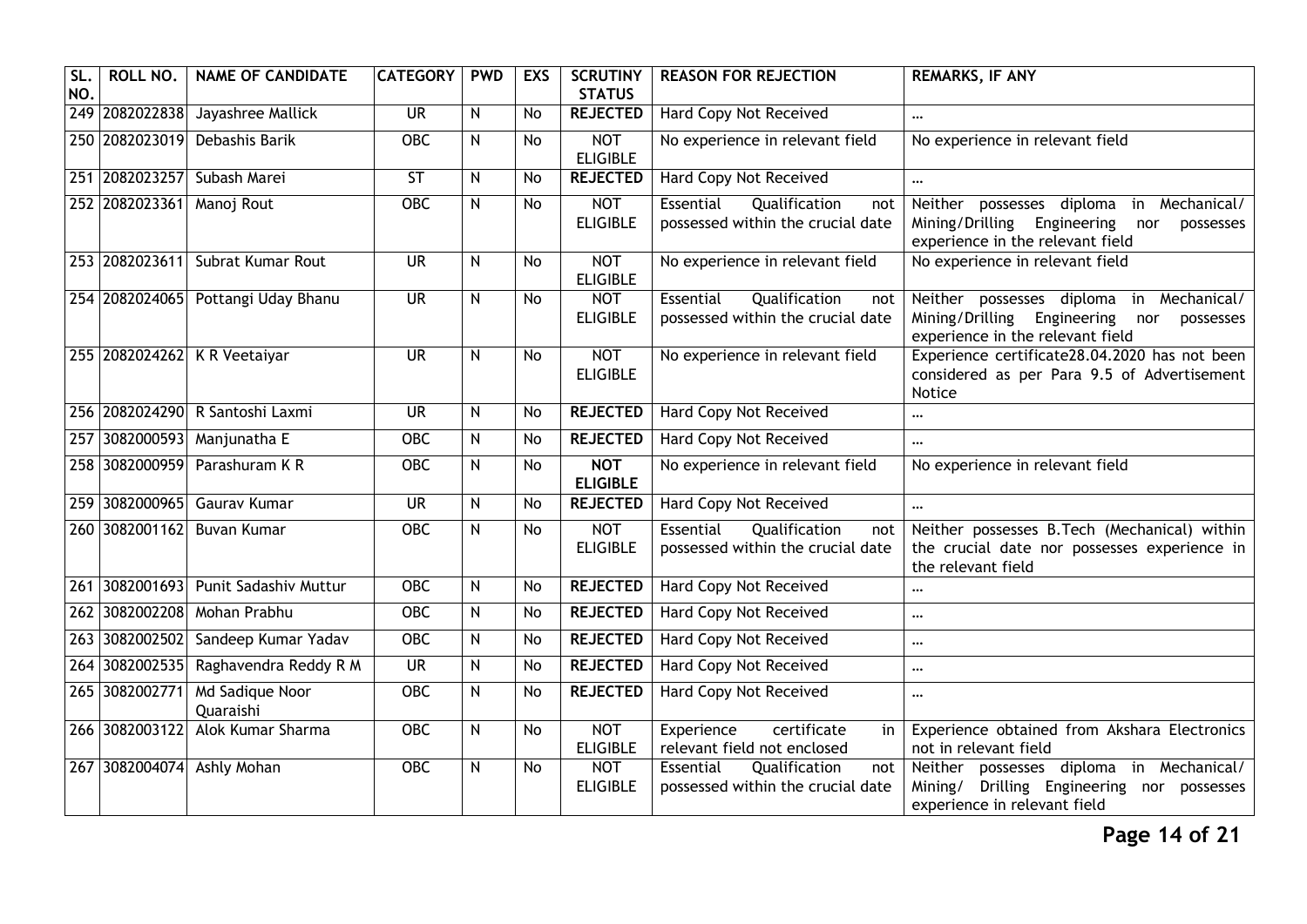| SL.<br>NO. | ROLL NO.                    | <b>NAME OF CANDIDATE</b>         | <b>CATEGORY</b>          | <b>PWD</b>   | <b>EXS</b> | <b>SCRUTINY</b><br><b>STATUS</b> | <b>REASON FOR REJECTION</b>                                            | <b>REMARKS, IF ANY</b>                                                                                                             |
|------------|-----------------------------|----------------------------------|--------------------------|--------------|------------|----------------------------------|------------------------------------------------------------------------|------------------------------------------------------------------------------------------------------------------------------------|
|            |                             | 268 3082004425 Linsu .T. Mathew  | $\overline{\mathsf{UR}}$ | N            | No         | <b>REJECTED</b>                  | <b>Hard Copy Not Received</b>                                          | $\cdots$                                                                                                                           |
|            | 269 3082004586 Arun Mohan   |                                  | $\overline{\mathsf{UR}}$ | $\mathsf{N}$ | <b>No</b>  | <b>NOT</b><br><b>ELIGIBLE</b>    | No experience in relevant field                                        | No experience in relevant field                                                                                                    |
|            |                             | 270 3082005036 Devi Chandana T   | <b>OBC</b>               | ${\sf N}$    | No         | <b>REJECTED</b>                  | Hard Copy Not Received                                                 | $\cdots$                                                                                                                           |
|            |                             | 271 3082006793 Amarjith Lal S N  | <b>OBC</b>               | N            | <b>No</b>  | <b>REJECTED</b>                  | <b>Hard Copy Not Received</b>                                          | $\cdots$                                                                                                                           |
|            | 272 3082007574 Abhijith J S |                                  | $\overline{\mathsf{UR}}$ | $\mathsf{N}$ | <b>No</b>  | <b>NOT</b><br><b>ELIGIBLE</b>    | No experience in relevant field                                        | No experience in relevant field                                                                                                    |
|            |                             | 273 3082009270 Harikrishnan P    | <b>UR</b>                | $\mathsf{N}$ | <b>No</b>  | <b>REJECTED</b>                  | Hard Copy Not Received                                                 | $\cdots$                                                                                                                           |
|            | 274 3082009325 Vishnu S     |                                  | $OE$                     | N            | <b>No</b>  | <b>NOT</b><br><b>ELIGIBLE</b>    | Essential<br>Qualification<br>not<br>possessed within the crucial date | possesses diploma<br>in Mechanical/<br>Neither<br>Mining/<br>Drilling Engineering nor possesses<br>experience in relevant field    |
|            |                             | 275 3082009732 Alan P Thankachan | $\overline{\mathsf{UR}}$ | ${\sf N}$    | <b>No</b>  | <b>REJECTED</b>                  | <b>Hard Copy Not Received</b>                                          | $\cdots$                                                                                                                           |
|            |                             | 276 3082009779 Jayasoorya K S    | $\overline{\mathsf{UR}}$ | N            | No         | <b>REJECTED</b>                  | <b>Hard Copy Not Received</b>                                          | $\ddotsc$                                                                                                                          |
| 277        | 4082000257                  | Jayant Vishwakarma               | $OE$                     | ${\sf N}$    | <b>No</b>  | <b>REJECTED</b>                  | <b>Hard Copy Not Received</b>                                          | $\cdots$                                                                                                                           |
|            | 278 4082001400 Ravi Sahu    |                                  | $OE$                     | N            | <b>No</b>  | <b>REJECTED</b>                  | Hard Copy Not Received                                                 | $\cdots$                                                                                                                           |
|            | 279 4082001471              | Ashish Bowade                    | <b>OBC</b>               | $\mathsf{N}$ | <b>No</b>  | <b>NOT</b><br><b>ELIGIBLE</b>    | No experience in relevant field                                        | No experience in relevant field                                                                                                    |
|            |                             | 280 4082001520 Sanjay Mavi       | $\overline{\mathsf{ST}}$ | $\mathsf{N}$ | <b>No</b>  | <b>REJECTED</b>                  | <b>Hard Copy Not Received</b>                                          | $\cdots$                                                                                                                           |
|            | 281 4082001613              | Lokhande Ramakant<br>Shriram     | <b>OBC</b>               | $\mathsf{N}$ | <b>No</b>  | <b>NOT</b><br><b>ELIGIBLE</b>    | No experience in relevant field                                        | No experience in relevant field                                                                                                    |
|            | 282 4082001635              | Aishwarya Bhatt                  | <b>UR</b>                | N            | No         | <b>REJECTED</b>                  | Hard Copy Not Received                                                 | $\ddotsc$                                                                                                                          |
|            | 283 4082100021              | Shailja Verma                    | $\overline{SC}$          | $\mathsf{N}$ | <b>No</b>  | <b>NOT</b><br><b>ELIGIBLE</b>    | Essential<br>Qualification<br>not<br>possessed within the crucial date | possesses diploma<br>in Mechanical/<br>Neither<br>Mining/ Drilling Engineering nor possesses<br>experience in relevant field       |
|            | 284 4082100084              | Nitesh Chaturvedi                | <b>UR</b>                | ${\sf N}$    | <b>No</b>  | <b>REJECTED</b>                  | Hard Copy Not Received                                                 | $\cdots$                                                                                                                           |
|            | 285 4082100492              | Rishabh Dev Sharma               | <b>UR</b>                | N            | <b>No</b>  | <b>NOT</b><br><b>ELIGIBLE</b>    | Essential<br>Qualification<br>not<br>possessed within the crucial date | possesses diploma<br>in Mechanical/<br>Neither<br>Mining/<br>Drilling Engineering nor possesses<br>experience in relevant field    |
|            |                             | 286 4082100547 Shivam Singh      | <b>OBC</b>               | N            | <b>No</b>  | <b>REJECTED</b>                  | <b>Hard Copy Not Received</b>                                          |                                                                                                                                    |
|            |                             | 287 4082100750 Sumit Kumar Sen   | <b>OBC</b>               | ${\sf N}$    | <b>No</b>  | <b>NOT</b><br><b>ELIGIBLE</b>    | Essential<br>Qualification<br>not<br>possessed within the crucial date | possesses diploma<br>in Mechanical/<br>Neither<br>Drilling Engineering nor<br>Mining/<br>possesses<br>experience in relevant field |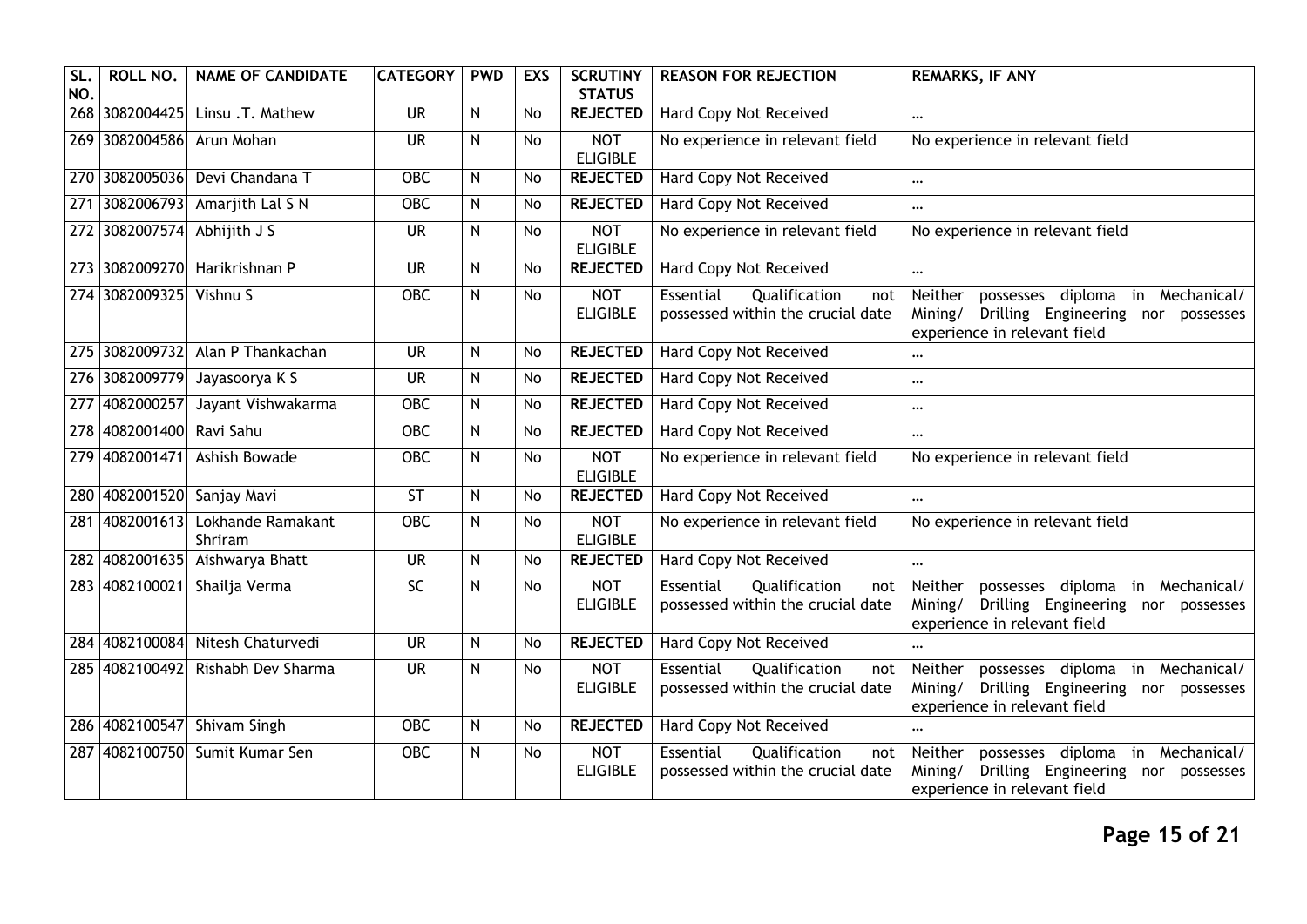| SL<br>NO. | ROLL NO.               | <b>NAME OF CANDIDATE</b>           | <b>CATEGORY</b>          | <b>PWD</b> | <b>EXS</b> | <b>SCRUTINY</b><br><b>STATUS</b> | <b>REASON FOR REJECTION</b>                                            | <b>REMARKS, IF ANY</b>                                                                                                                            |
|-----------|------------------------|------------------------------------|--------------------------|------------|------------|----------------------------------|------------------------------------------------------------------------|---------------------------------------------------------------------------------------------------------------------------------------------------|
|           | 288 4082100852 Motiram |                                    | <b>OBC</b>               | N          | <b>No</b>  | <b>REJECTED</b>                  | <b>Hard Copy Not Received</b>                                          | $\cdots$                                                                                                                                          |
|           | 289 4082101295         | Jaydeep Kumar Gupta                | $\overline{\mathsf{UR}}$ | N          | No         | <b>REJECTED</b>                  | <b>Hard Copy Not Received</b>                                          | $\cdots$                                                                                                                                          |
|           | 290 4082200868         | Rajesh Kumar<br>Vishwakarma        | OBC                      | N          | <b>No</b>  | <b>REJECTED</b>                  | Hard Copy Not Received                                                 | $\cdots$                                                                                                                                          |
|           | 291 4082300272         | Abhaya Shukla                      | $\overline{\mathsf{UR}}$ | N          | No         | <b>NOT</b><br><b>ELIGIBLE</b>    | No experience in relevant field                                        | No experience in relevant field. However,<br>experience produced has not considered in<br>accordance with Para 9.5 of the Advertisement<br>Notice |
|           | 292 4082300286         | Satish                             | <b>OBC</b>               | N          | No         | <b>REJECTED</b>                  | Hard Copy Not Received                                                 | $\cdots$                                                                                                                                          |
|           |                        | 293 4082300307 Paras Nandanwar     | <b>OBC</b>               | N          | <b>No</b>  | <b>REJECTED</b>                  | Hard Copy Not Received                                                 | $\cdots$                                                                                                                                          |
|           | 294 4082300494         | Anand                              | <b>OBC</b>               | N          | No         | <b>REJECTED</b>                  | <b>Hard Copy Not Received</b>                                          | $\cdots$                                                                                                                                          |
|           | 295 4082300708         | Shailesh Kumar                     | <b>UR</b>                | N          | <b>No</b>  | <b>REJECTED</b>                  | Hard Copy Not Received                                                 | $\cdots$                                                                                                                                          |
|           | 296 4082300922         | Prasanta Kumar Roul                | <b>UR</b>                | N          | <b>No</b>  | <b>REJECTED</b>                  | Hard Copy Not Received                                                 | $\cdots$                                                                                                                                          |
|           | 297 4082300959         | Siddhant Koshta                    | <b>OBC</b>               | N          | No         | <b>NOT</b><br><b>ELIGIBLE</b>    | No experience in relevant field                                        | No experience in relevant field                                                                                                                   |
|           | 298 4082301085         | Sanjana Baghel                     | <b>UR</b>                | N          | <b>No</b>  | <b>NOT</b><br><b>ELIGIBLE</b>    | Essential<br>Qualification<br>not<br>possessed within the crucial date | Neither possesses diploma<br>Mechanical/<br>in<br>Mining/Drilling Engineering<br>nor<br>possesses<br>experience in relevant field                 |
|           | 299 4082400222         | Deepak Kumar                       | $\overline{OBC}$         | N          | No         | <b>REJECTED</b>                  | Hard Copy Not Received                                                 | $\cdots$                                                                                                                                          |
|           | 300 4082600035         | Upendra Omprakash<br>Songara       | $\overline{SC}$          | N          | No         | <b>REJECTED</b>                  | Hard Copy Not Received                                                 | $\cdots$                                                                                                                                          |
|           | 301 4082700053         | Harsh Upadhyay                     | UR                       | N          | No         | <b>NOT</b><br><b>ELIGIBLE</b>    | Qualification<br>Essential<br>not<br>possessed within the crucial date | 12th certificate and experience certificate in<br>drilling operation not enclosed                                                                 |
|           | 302 4082700379         | <b>Manish Kumar</b>                | $\overline{SC}$          | N          | <b>No</b>  | <b>NOT</b><br><b>ELIGIBLE</b>    | Qualification<br>Essential<br>not<br>possessed within the crucial date | Neither possesses diploma in Mechanical/<br>Mining/Drilling Engineering<br>nor<br>possesses<br>experience in relevant field                       |
|           | 303 4082700632         | Sumit Kumar Tiwari.                | $\overline{\mathsf{UR}}$ | N          | <b>No</b>  | <b>REJECTED</b>                  | Hard Copy Not Received                                                 | $\cdots$                                                                                                                                          |
| 304       | 4082800001             | Nalin Vishwakarma                  | <b>UR</b>                | N          | No         | <b>REJECTED</b>                  | Hard Copy Not Received                                                 | $\cdots$                                                                                                                                          |
|           |                        | 305 4082800097 Sintu Mandal        | $\overline{OBC}$         | N          | No         | <b>REJECTED</b>                  | Hard Copy Not Received                                                 | $\ddotsc$                                                                                                                                         |
|           | 306 4082800312         | Khade Prashant Babulal             | $\overline{SC}$          | N          | No         | <b>NOT</b><br><b>ELIGIBLE</b>    | Essential<br>Qualification<br>not<br>possessed within the crucial date | in Mechanical/<br>Neither possesses diploma<br>Mining/Drilling Engineering<br>nor<br>possesses<br>experience in relevant field                    |
|           |                        | 307 4082800423 Santosh Kumar Yadav | <b>OBC</b>               | N          | <b>No</b>  | <b>REJECTED</b>                  | Hard Copy Not Received                                                 | $\cdots$                                                                                                                                          |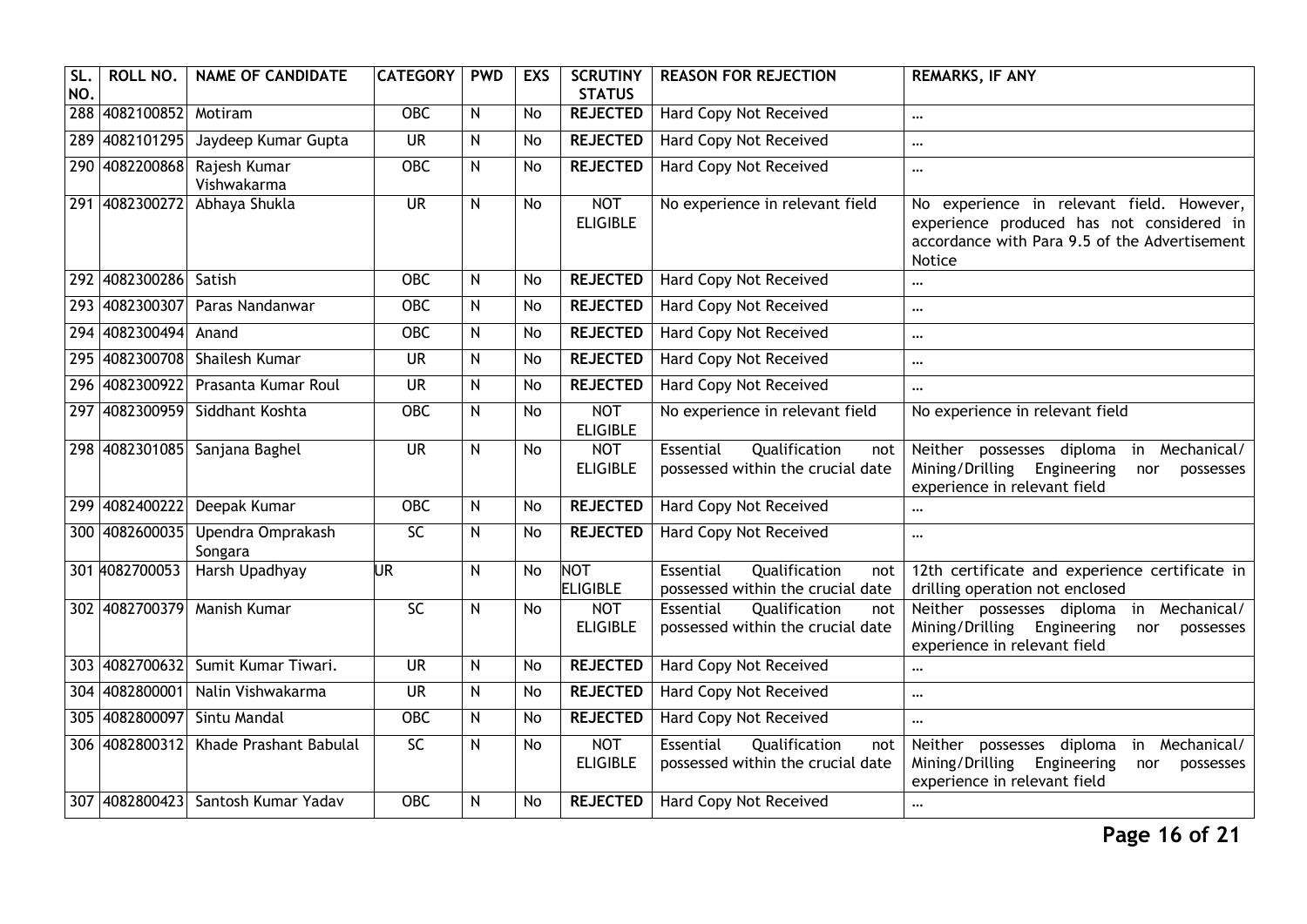| SL.<br>NO. | ROLL NO.            | <b>NAME OF CANDIDATE</b>               | <b>CATEGORY</b>          | <b>PWD</b> | <b>EXS</b> | <b>SCRUTINY</b><br><b>STATUS</b> | <b>REASON FOR REJECTION</b>                                            | <b>REMARKS, IF ANY</b>                                                                                                            |
|------------|---------------------|----------------------------------------|--------------------------|------------|------------|----------------------------------|------------------------------------------------------------------------|-----------------------------------------------------------------------------------------------------------------------------------|
|            | 308 4082800964      | Vibhor Kulbhaje                        | $\overline{SC}$          | N          | <b>No</b>  | <b>NOT</b><br><b>ELIGIBLE</b>    | No experience in relevant field                                        | Experience Certificate submitted has not been<br>considered<br>9.5 of<br>as<br>Para<br>per<br>the<br><b>Advertisement Notice</b>  |
|            | 309 4082800972      | <b>Tumsare Ashish</b><br>Murlidhar     | OBC                      | N          | <b>No</b>  | <b>NOT</b><br><b>ELIGIBLE</b>    | Qualification<br>Essential<br>not<br>possessed within the crucial date | in Mechanical/<br>Neither possesses diploma<br>Mining/Drilling Engineering<br>nor<br>possesses<br>experience in relevant field    |
|            |                     | 310 4082900102 Yogesh Kumar            | $\overline{SC}$          | N          | <b>No</b>  | <b>REJECTED</b>                  | Hard Copy Not Received                                                 | $\ddotsc$                                                                                                                         |
|            | 311 4082900133      | Abhinav Meshram                        | $\overline{\mathsf{UR}}$ | N          | No         | <b>NOT</b><br><b>ELIGIBLE</b>    | Essential<br>Qualification<br>not<br>possessed within the crucial date | in Mechanical/<br>Neither possesses diploma<br>Mining/Drilling<br>Engineering<br>nor<br>possesses<br>experience in relevant field |
|            | 312 4082900213      | Annu                                   | $OE$                     | N          | No         | <b>REJECTED</b>                  | <b>Hard Copy Not Received</b>                                          | $\cdots$                                                                                                                          |
|            | 313 4082900489 Anju |                                        | <b>OBC</b>               | N          | No         | <b>REJECTED</b>                  | Hard Copy Not Received                                                 | $\cdots$                                                                                                                          |
|            |                     | 314 4082900523 Vineet Kumar Chaurasiya | $\overline{OBC}$         | N          | <b>No</b>  | <b>REJECTED</b>                  | <b>Hard Copy Not Received</b>                                          | $\cdots$                                                                                                                          |
|            |                     | 315 5082001434 Balwinder Singh         | $OE$                     | N          | No         | <b>REJECTED</b>                  | Hard Copy Not Received                                                 | $\cdots$                                                                                                                          |
|            |                     | 316 5082002024 Gunjan Negi             | <b>UR</b>                | N          | No         | <b>REJECTED</b>                  | Hard Copy Not Received                                                 | $\cdots$                                                                                                                          |
|            | 317 5082003188      | Lata Gola                              | <b>OBC</b>               | N          | No         | <b>NOT</b><br><b>ELIGIBLE</b>    | No experience in relevant field                                        | No experience in relevant field                                                                                                   |
|            |                     | 318 5082003258 Rishabh Kumar           | <b>OBC</b>               | N          | <b>No</b>  | <b>REJECTED</b>                  | Hard Copy Not Received                                                 | $\ddotsc$                                                                                                                         |
|            |                     | 319 5082003278 Harjinder Singh Rana    | OBC                      | N          | No         | <b>NOT</b><br><b>ELIGIBLE</b>    | Qualification<br>Essential<br>not<br>possessed within the crucial date | Neither possesses diploma<br>in Mechanical/<br>Mining/Drilling<br>Engineering<br>nor<br>possesses<br>experience in relevant field |
|            |                     | 320 5082003354 Vipin Kumar             | $\overline{OBC}$         | N          | No         | <b>REJECTED</b>                  | Hard Copy Not Received                                                 | $\cdots$                                                                                                                          |
|            |                     | 321 5082003519 Mohd Shagid             | <b>OBC</b>               | N          | <b>No</b>  | <b>REJECTED</b>                  | Hard Copy Not Received                                                 | $\cdots$                                                                                                                          |
|            | 322 5082004019      | Mohd Azam                              | <b>OBC</b>               | N          | No         | <b>NOT</b><br><b>ELIGIBLE</b>    | No experience in relevant field                                        | Experience certificate dated 31.01.2020 has<br>not been considered as per Para 9.5 of<br><b>Advertisement Notice</b>              |
|            |                     | 323 5082004213 Shubham Pundir          | <b>UR</b>                | N          | <b>No</b>  | <b>NOT</b><br><b>ELIGIBLE</b>    | Qualification<br>Essential<br>not<br>possessed within the crucial date | Neither possesses diploma in Mechanical/<br>Mining/Drilling Engineering<br>nor<br>possesses<br>experience in the relevant field   |
|            |                     | 324 5082004222 Manoj Kumar             | <b>OBC</b>               | N          | No         | <b>REJECTED</b>                  | Hard Copy Not Received                                                 | $\cdots$                                                                                                                          |
|            |                     | 325 5082005286 Sanjay Kumar            | <b>UR</b>                | N          | No         | <b>REJECTED</b>                  | <b>Hard Copy Not Received</b>                                          | $\cdots$                                                                                                                          |
|            |                     | 326 5082005430 Abhinav Gaur            | $\overline{\mathsf{UR}}$ | N          | No         | <b>REJECTED</b>                  | <b>Hard Copy Not Received</b>                                          | $\cdots$                                                                                                                          |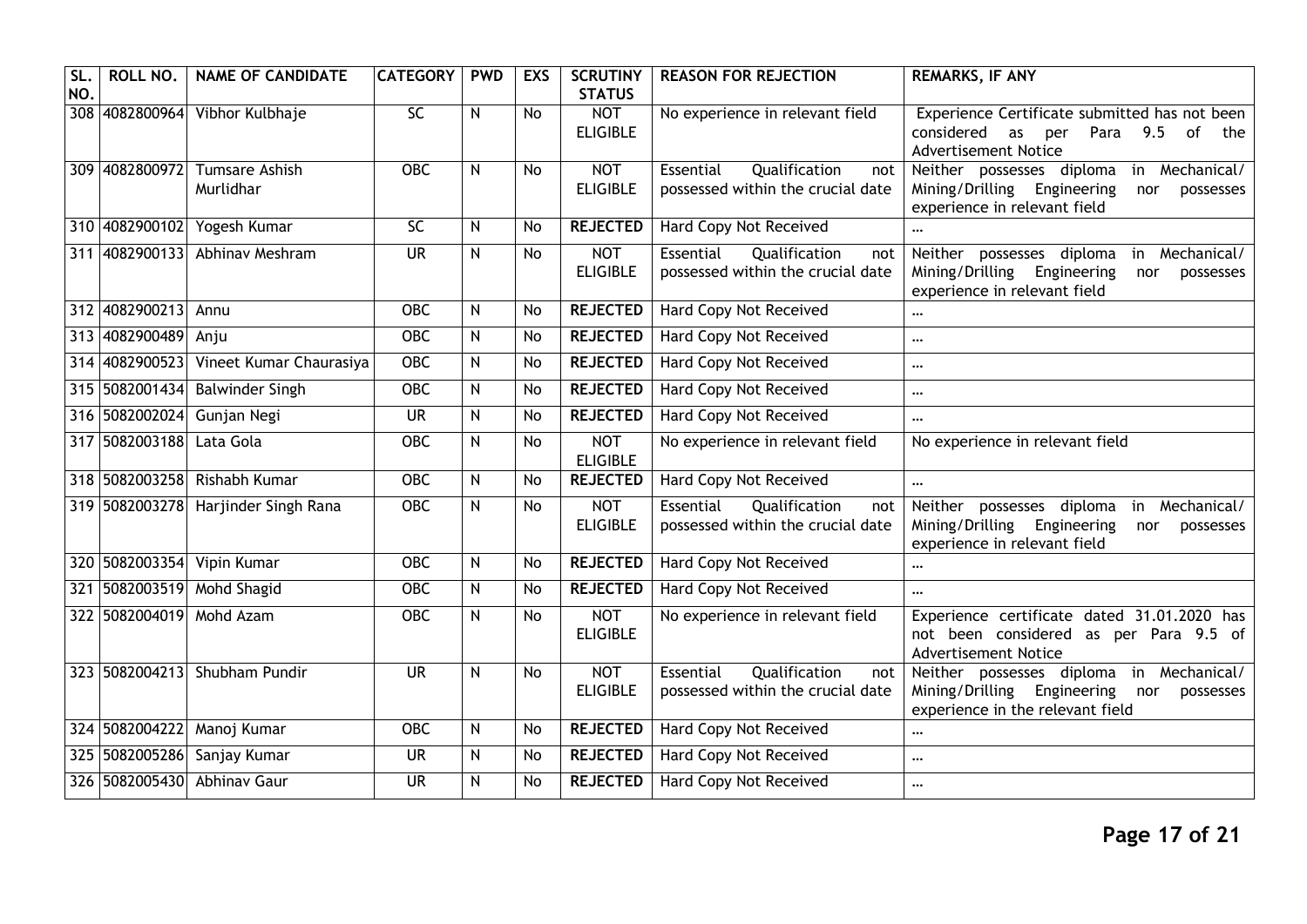| SL.<br>NO. | ROLL NO.                  | <b>NAME OF CANDIDATE</b>        | <b>CATEGORY</b>          | <b>PWD</b> | <b>EXS</b> | <b>SCRUTINY</b><br><b>STATUS</b> | <b>REASON FOR REJECTION</b>                                            | <b>REMARKS, IF ANY</b>                                                                                                                                         |
|------------|---------------------------|---------------------------------|--------------------------|------------|------------|----------------------------------|------------------------------------------------------------------------|----------------------------------------------------------------------------------------------------------------------------------------------------------------|
|            |                           | 327 5082005818 Avinash Kumar    | 5C                       | N          | No         | <b>REJECTED</b>                  | <b>Hard Copy Not Received</b>                                          | $\cdots$                                                                                                                                                       |
|            | 328 5082006159 Deepak     |                                 | SC                       | N          | <b>No</b>  | <b>REJECTED</b>                  | <b>Hard Copy Not Received</b>                                          | $\cdots$                                                                                                                                                       |
|            |                           | 329 5082007716 Ajay Kumar Mahto | <b>OBC</b>               | N          | <b>No</b>  | <b>NOT</b><br><b>ELIGIBLE</b>    | Essential<br>Qualification<br>not<br>possessed within the crucial date | possesses diploma<br>in Mechanical/<br>Neither<br>Mining/Drilling<br>Engineering<br>nor<br>possesses<br>experience in the relevant field                       |
|            |                           | 330 5082010000 Rakesh Kumar     | ORC                      | N          | <b>No</b>  | <b>NOT</b><br><b>ELIGIBLE</b>    | No experience in relevant field                                        | Experience certificate dated 25.03.2021 has<br>not been considered as per Para 9.5 of the<br>Advertisement Notice. Experience is not of<br>Drilling Operation. |
|            | 331 5082010043 Ajay Kumar |                                 | <b>OBC</b>               | N          | <b>No</b>  | <b>NOT</b><br><b>ELIGIBLE</b>    | No experience in relevant field                                        | No experience in relevant field                                                                                                                                |
|            |                           | 332 5082011058 Praveen Kumar    | <b>UR</b>                | N          | No         | <b>NOT</b><br><b>ELIGIBLE</b>    | No experience in relevant field                                        | No experience in relevant field                                                                                                                                |
|            |                           | 333 5082011691 Nitin Kumar      | <b>UR</b>                | N          | No         | <b>REJECTED</b>                  | <b>Hard Copy Not Received</b>                                          | $\cdots$                                                                                                                                                       |
|            | 334 5082012652 Rahul      |                                 | $\overline{SC}$          | N          | <b>No</b>  | <b>REJECTED</b>                  | Hard Copy Not Received                                                 | $\ddotsc$                                                                                                                                                      |
|            | 335 5082013423            | <b>Arvind Kumar</b>             | SC                       | N          | No         | <b>REJECTED</b>                  | Hard Copy Not Received within<br>due date                              | $\ddotsc$                                                                                                                                                      |
|            | 336 5082018656 Ankit      |                                 | $\overline{OBC}$         | N          | <b>No</b>  | <b>NOT</b><br><b>ELIGIBLE</b>    | Qualification<br>Essential<br>not<br>possessed within the crucial date | Neither possesses diploma in Mechanical/<br>Mining/Drilling<br>Engineering nor possesses<br>experience in the relevant field i.e in Drilling<br>Operation      |
|            |                           | 337 5082019993 Bhanu Chaudhary  | <b>UR</b>                | N          | <b>No</b>  | <b>REJECTED</b>                  | Hard Copy Not Received                                                 | $\cdots$                                                                                                                                                       |
|            | 338 5082021649            | Chandan Kumar                   | $\overline{\mathsf{UR}}$ | N          | <b>No</b>  | <b>NOT</b><br><b>ELIGIBLE</b>    | Qualification<br>Essential<br>not<br>possessed within the crucial date | in Mechanical/<br>Neither possesses diploma<br>Mining/Drilling<br>Engineering<br>nor<br>possesses<br>experience in the relevant field                          |
|            |                           | 339 5082022106 Rahul Prajapati  | <b>OBC</b>               | N          | No         | <b>REJECTED</b>                  | Hard Copy Not Received                                                 | $\ddotsc$                                                                                                                                                      |
|            |                           | 340 5082022282 Gopal Yadav      | <b>OBC</b>               | N          | <b>No</b>  | <b>REJECTED</b>                  | Hard Copy Not Received                                                 | $\ddotsc$                                                                                                                                                      |
|            |                           | 341 5082022766 Pradeep Kumar    | <b>OBC</b>               | N          | No         | <b>REJECTED</b>                  | <b>Hard Copy Not Received</b>                                          | $\cdots$                                                                                                                                                       |
|            | 342 5082022925            | Suresh                          | $\overline{\mathsf{UR}}$ | N          | No         | <b>NOT</b><br><b>ELIGIBLE</b>    | No experience in relevant field                                        | Experience certificate dated 21.03.2019 has<br>not been considered as per Para 9.5 of<br><b>Advertisement Notice</b>                                           |
|            | 343 5082023444            | <b>Paritosh Vats</b>            | <b>UR</b>                | N          | No         | <b>NOT</b><br><b>ELIGIBLE</b>    | No experience in relevant field                                        | No experience in relevant field                                                                                                                                |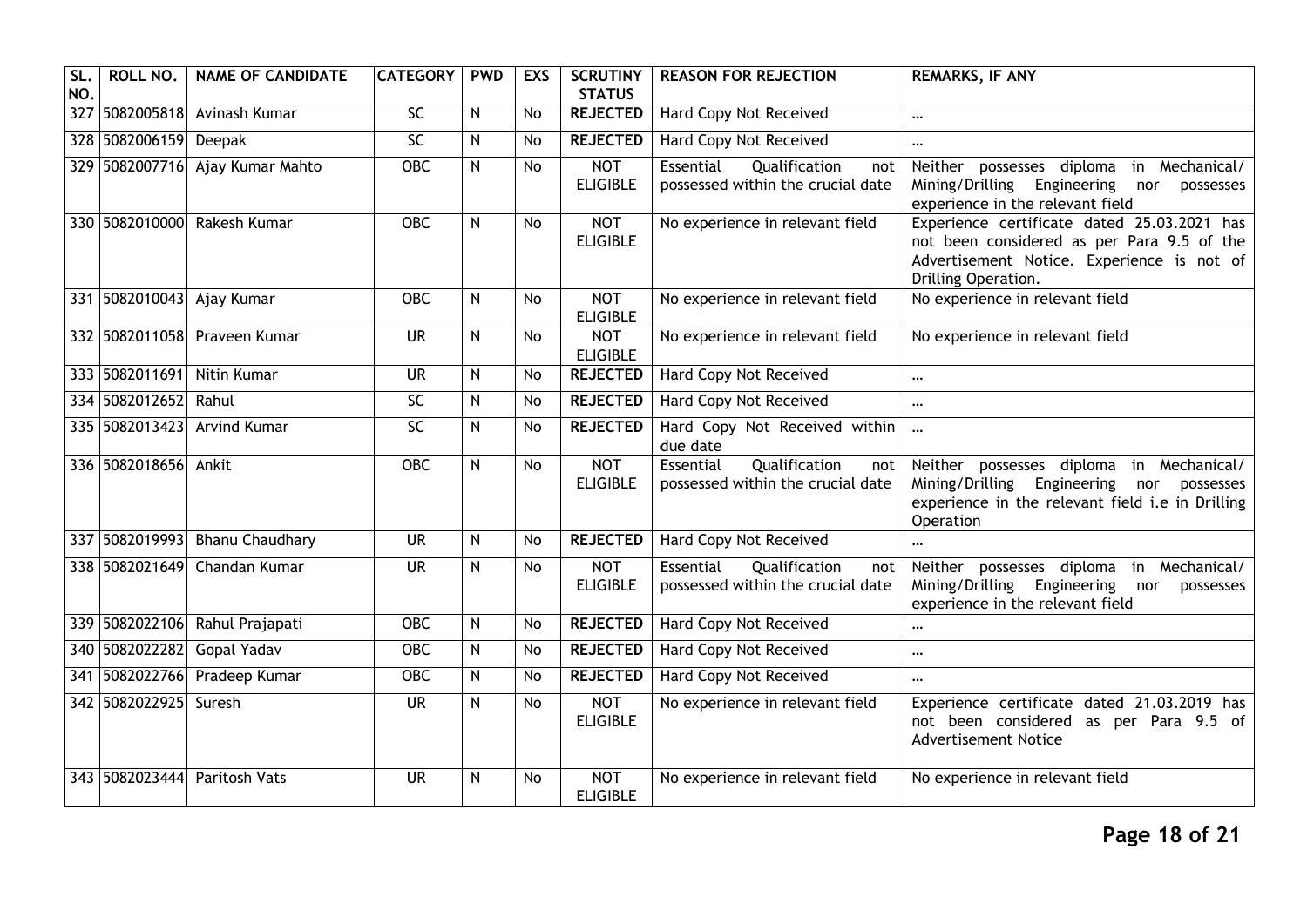| SL<br>NO. | <b>ROLL NO.</b>     | <b>NAME OF CANDIDATE</b>          | <b>CATEGORY</b>          | <b>PWD</b>   | <b>EXS</b> | <b>SCRUTINY</b><br><b>STATUS</b> | <b>REASON FOR REJECTION</b>                                            | <b>REMARKS, IF ANY</b>          |
|-----------|---------------------|-----------------------------------|--------------------------|--------------|------------|----------------------------------|------------------------------------------------------------------------|---------------------------------|
|           | 344 5082024098      | Yogesh Kumar                      | $\overline{\mathsf{UR}}$ | $\mathsf{N}$ | <b>No</b>  | <b>NOT</b><br><b>ELIGIBLE</b>    | No experience in relevant field                                        | No experience in relevant field |
|           | 345 5082025146      | Naveen Kumar                      | $\overline{OBC}$         | ${\sf N}$    | <b>No</b>  | <b>NOT</b><br><b>ELIGIBLE</b>    | No experience in relevant field                                        | No experience in relevant field |
|           |                     | 346 5082030735 Sagar Kumar        | SC                       | ${\sf N}$    | No         | <b>REJECTED</b>                  | Hard Copy Not Received                                                 | $\cdots$                        |
|           | 347 5082032476      | Suraj Prakash Chawaria            | $\overline{SC}$          | N            | No         | <b>REJECTED</b>                  | Hard Copy Not Received within<br>due date                              | $\ddotsc$                       |
|           |                     | 348 5082033672 Prithvi Raj Jat    | OBC                      | N            | <b>No</b>  | <b>NOT</b><br><b>ELIGIBLE</b>    | No experience in relevant field                                        | No experience in relevant field |
|           |                     | 349 5082034533 Neeraj Kumar Meena | <b>ST</b>                | N            | <b>No</b>  | <b>REJECTED</b>                  | Hard Copy Not Received                                                 | $\cdots$                        |
|           | 350 5082034582      | Annu Meena                        | ST                       | $\mathsf{N}$ | <b>No</b>  | <b>REJECTED</b>                  | <b>Hard Copy Not Received</b>                                          | $\cdots$                        |
|           | 351 5082036376      | Rahul Singh Shekhawat             | <b>UR</b>                | N            | No         | <b>REJECTED</b>                  | Hard Copy Not Received                                                 | $\cdots$                        |
|           | 352 5082039747      | Ram Pal                           | <b>OBC</b>               | $\mathsf{N}$ | <b>No</b>  | <b>REJECTED</b>                  | <b>Hard Copy Not Received</b>                                          | $\cdots$                        |
|           | 353 5082042987      | Sunil Kumar                       | OBC                      | ${\sf N}$    | No         | <b>REJECTED</b>                  | Hard Copy Not Received                                                 | $\cdots$                        |
|           | 354 6082560301      | Debojyoti Biswas                  | SC                       | $\mathsf{N}$ | <b>No</b>  | <b>NOT</b><br><b>ELIGIBLE</b>    | No experience in relevant field                                        | No experience in relevant field |
|           | 355 7082030646 Monu |                                   | $OE$                     | N            | <b>No</b>  | <b>REJECTED</b>                  | <b>Hard Copy Not Received</b>                                          | $\cdots$                        |
|           | 356 7082031025      | Jamalu Deen Khan                  | $\overline{\mathsf{UR}}$ | $\mathsf{N}$ | <b>No</b>  | <b>NOT</b><br><b>ELIGIBLE</b>    | No experience in relevant field                                        | No experience in relevant field |
| 357       | 7082031042          | Vikaschoudhary                    | <b>SC</b>                | $\mathsf{N}$ | <b>No</b>  | <b>NOT</b><br><b>ELIGIBLE</b>    | No experience in relevant field                                        | No experience in relevant field |
|           |                     | 358 7082051278 Pardeep Kumar      | $OE$                     | N            | <b>No</b>  | <b>REJECTED</b>                  | <b>Hard Copy Not Received</b>                                          |                                 |
|           |                     | 359 7082100376 Ajay Kumar         | $\overline{\mathsf{UR}}$ | $\mathsf{N}$ | <b>No</b>  | <b>NOT</b><br><b>ELIGIBLE</b>    | No experience in relevant field                                        | No experience in relevant field |
|           | 360 8082001665      | <b>Imandi Harish</b>              | <b>OBC</b>               | N            | <b>No</b>  | <b>REJECTED</b>                  | Hard Copy Not Received                                                 | $\cdots$                        |
|           | 361 8082001914      | Pilla Revathi                     | <b>OBC</b>               | ${\sf N}$    | No         | <b>REJECTED</b>                  | <b>Hard Copy Not Received</b>                                          | $\cdots$                        |
|           | 362 8082001984      | Routhu Vishnu Vardhan             | $OE$                     | Y            | No         | <b>REJECTED</b>                  | <b>Hard Copy Not Received</b>                                          | $\cdots$                        |
|           | 363 8082002424      | Dasari Anilkumar                  | <b>OBC</b>               | N            | Yes        | <b>REJECTED</b>                  | <b>Hard Copy Not Received</b>                                          | $\cdots$                        |
|           | 364 8082002985      | Kottakota Srinivasarao            | <b>OBC</b>               | $\mathsf{N}$ | <b>No</b>  | <b>NOT</b><br><b>ELIGIBLE</b>    | Essential<br>Qualification<br>not<br>possessed within the crucial date | No experience in relevant field |
|           | 365 8082003992      | Lenka Anilkumar                   | $OE$                     | N            | No         | <b>REJECTED</b>                  | <b>Hard Copy Not Received</b>                                          | $\cdots$                        |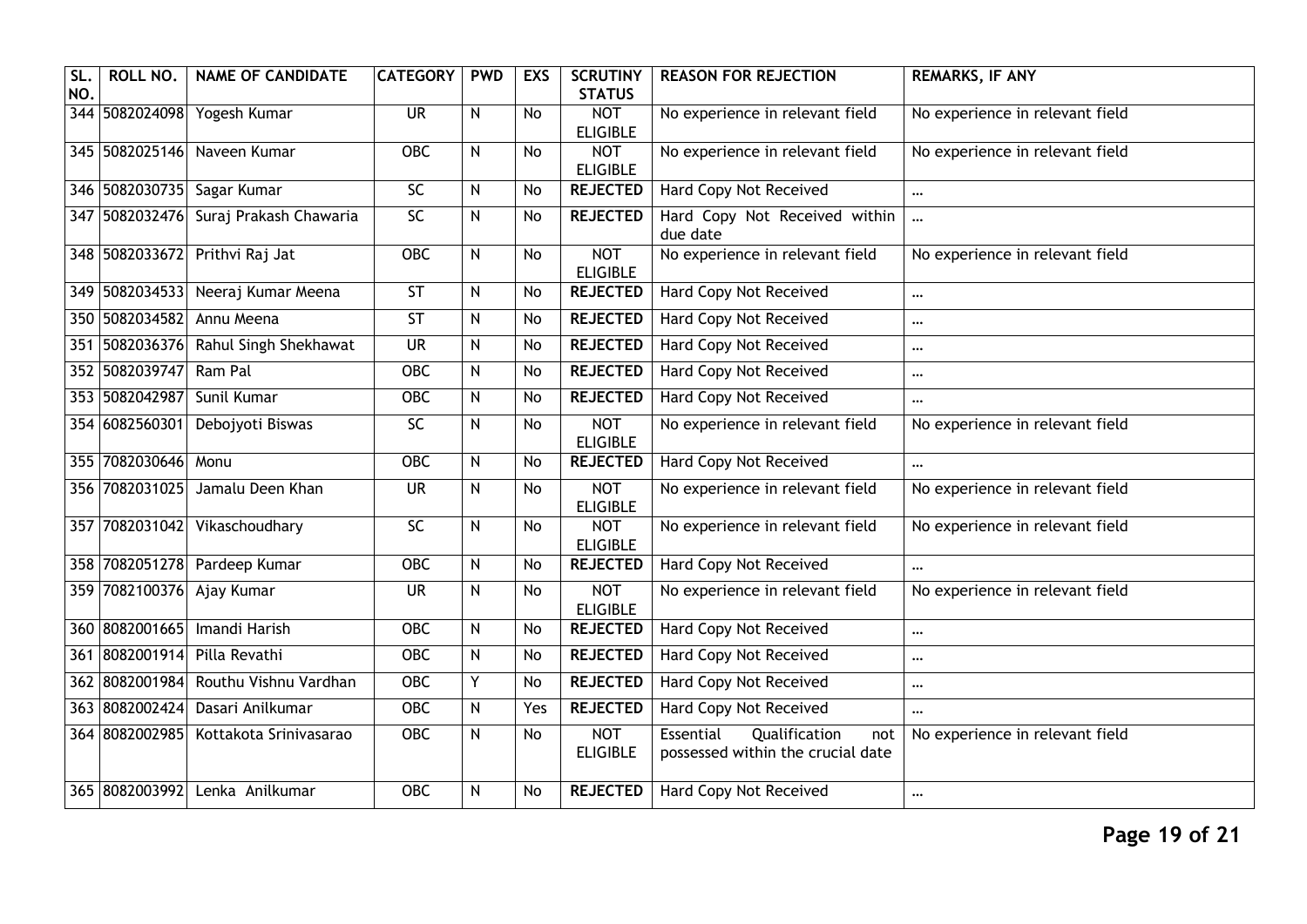| SL<br>NO. | <b>ROLL NO.</b> | <b>NAME OF CANDIDATE</b>         | <b>CATEGORY</b>          | <b>PWD</b>   | <b>EXS</b> | <b>SCRUTINY</b><br><b>STATUS</b> | <b>REASON FOR REJECTION</b>                                            | <b>REMARKS, IF ANY</b>                                                                                                                                                |
|-----------|-----------------|----------------------------------|--------------------------|--------------|------------|----------------------------------|------------------------------------------------------------------------|-----------------------------------------------------------------------------------------------------------------------------------------------------------------------|
|           | 366 8082005026  | Sanivarapu Madhusudhan<br>Reddy  | <b>UR</b>                | N.           | <b>No</b>  | <b>REJECTED</b>                  | Hard Copy Not Received                                                 | $\cdots$                                                                                                                                                              |
|           | 367 8082005064  | Gannavarapu Roshan<br>Nagendra   | <b>OBC</b>               | $\mathsf{N}$ | No         | <b>NOT</b><br><b>ELIGIBLE</b>    | Essential<br>Qualification<br>not<br>possessed within the crucial date | Neither possesses diploma<br>in Mechanical/<br>Mining/Drilling Engineering<br>possesses<br>nor<br>experience in relevant field                                        |
|           | 368 8082007459  | Katagani Sudhakar                | <b>OBC</b>               | N            | <b>No</b>  | <b>NOT</b><br><b>ELIGIBLE</b>    | Essential<br>Qualification<br>not<br>possessed within the crucial date | Does no possessed 10+2                                                                                                                                                |
|           | 369 8082007664  | <b>B Mathan Kumar</b>            | <b>OBC</b>               | ${\sf N}$    | <b>No</b>  | <b>REJECTED</b>                  | Hard Copy Not Received                                                 | $\cdots$                                                                                                                                                              |
|           |                 | 370 8082007998 Manikandan M      | $\overline{SC}$          | $\mathsf{N}$ | <b>No</b>  | <b>NOT</b><br><b>ELIGIBLE</b>    | Essential<br>Qualification<br>not<br>possessed within the crucial date | 12 <sup>th</sup><br>Certificate<br>enclosed.<br>Pass<br>No<br>not<br>experience in relevant field.                                                                    |
|           | 371 8082008697  | Sulegaon Navneet<br>Krishnahari  | <b>OBC</b>               | $\mathsf{N}$ | <b>No</b>  | <b>REJECTED</b>                  | Hard Copy Not Received                                                 |                                                                                                                                                                       |
|           | 372 8082011683  | Kouseik K                        | OBC                      | ${\sf N}$    | <b>No</b>  | <b>NOT</b><br><b>ELIGIBLE</b>    | Qualification<br>Essential<br>not<br>possessed within the crucial date | Neither possesses diploma<br>in Mechanical/<br>Mining/Drilling<br>Engineering<br>nor<br>possesses<br>experience in relevant field                                     |
|           |                 | 373 8082012917 Akkati Harinath   | <b>UR</b>                | $\mathsf{N}$ | <b>No</b>  | <b>REJECTED</b>                  | Hard Copy Not Received                                                 |                                                                                                                                                                       |
|           |                 | 374 8082013213 Sudagani Madhavi  | OBC                      | N            | No         | <b>NOT</b><br><b>ELIGIBLE</b>    | Qualification<br>Essential<br>not<br>possessed within the crucial date | in Mechanical/<br>Neither possesses diploma<br>Mining/Drilling<br>Engineering<br>nor<br>possesses<br>experience in relevant field                                     |
|           |                 | 375 8082013883 Vijaychander D    | 5C                       | N            | <b>No</b>  | <b>NOT</b><br><b>ELIGIBLE</b>    | No experience in relevant field                                        | No experience in relevant field. Experience<br>Certificate dated 05.09.2015 has not been<br>considered<br>Para<br>9.5 of<br>as<br>per<br>the<br>Advertisement Notice. |
|           | 376 8082014257  | Namala Srikanth                  | <b>OBC</b>               | N            | <b>No</b>  | <b>NOT</b><br><b>ELIGIBLE</b>    | Qualification<br>Essential<br>not<br>possessed within the crucial date | No Experience in relevant field. $12^{\text{th}}$ (10+2)<br>pass certificate not enclosed.                                                                            |
|           | 377 8082014767  | Korupolu Hari Prasad             | <b>UR</b>                | $\mathsf{N}$ | <b>No</b>  | <b>REJECTED</b>                  | Hard Copy Not Received                                                 |                                                                                                                                                                       |
|           | 378 8082015448  | Mohammed Abdul Ahad              | $\overline{\mathsf{UR}}$ | $\mathsf{N}$ | <b>No</b>  | <b>NOT</b><br><b>ELIGIBLE</b>    | Essential<br>Qualification<br>not<br>possessed within the crucial date | Neither possesses diploma<br>in Mechanical/<br>Mining/Drilling<br>Engineering<br>possesses<br>nor<br>experience in relevant field                                     |
|           | 379 8082015671  | <b>Badole Rupesh Gitesh</b>      | SC                       | $\mathsf{N}$ | <b>No</b>  | <b>NOT</b><br><b>ELIGIBLE</b>    | No experience in relevant field                                        | No experience in relevant field. Not submitted<br>documentary proof against DOB.                                                                                      |
|           | 380 8082017919  | Kale Shubham Shyamrao            | $\overline{\mathsf{UR}}$ | N            | No         | <b>REJECTED</b>                  | <b>Hard Copy Not Received</b>                                          | $\cdots$                                                                                                                                                              |
|           | 381 9972000865  | Vaghela Kalpeshbhai<br>Mohanbhai | $\overline{SC}$          | $\mathsf{N}$ | <b>No</b>  | <b>NOT</b><br><b>ELIGIBLE</b>    | No experience in relevant field                                        | No experience in relevant field                                                                                                                                       |